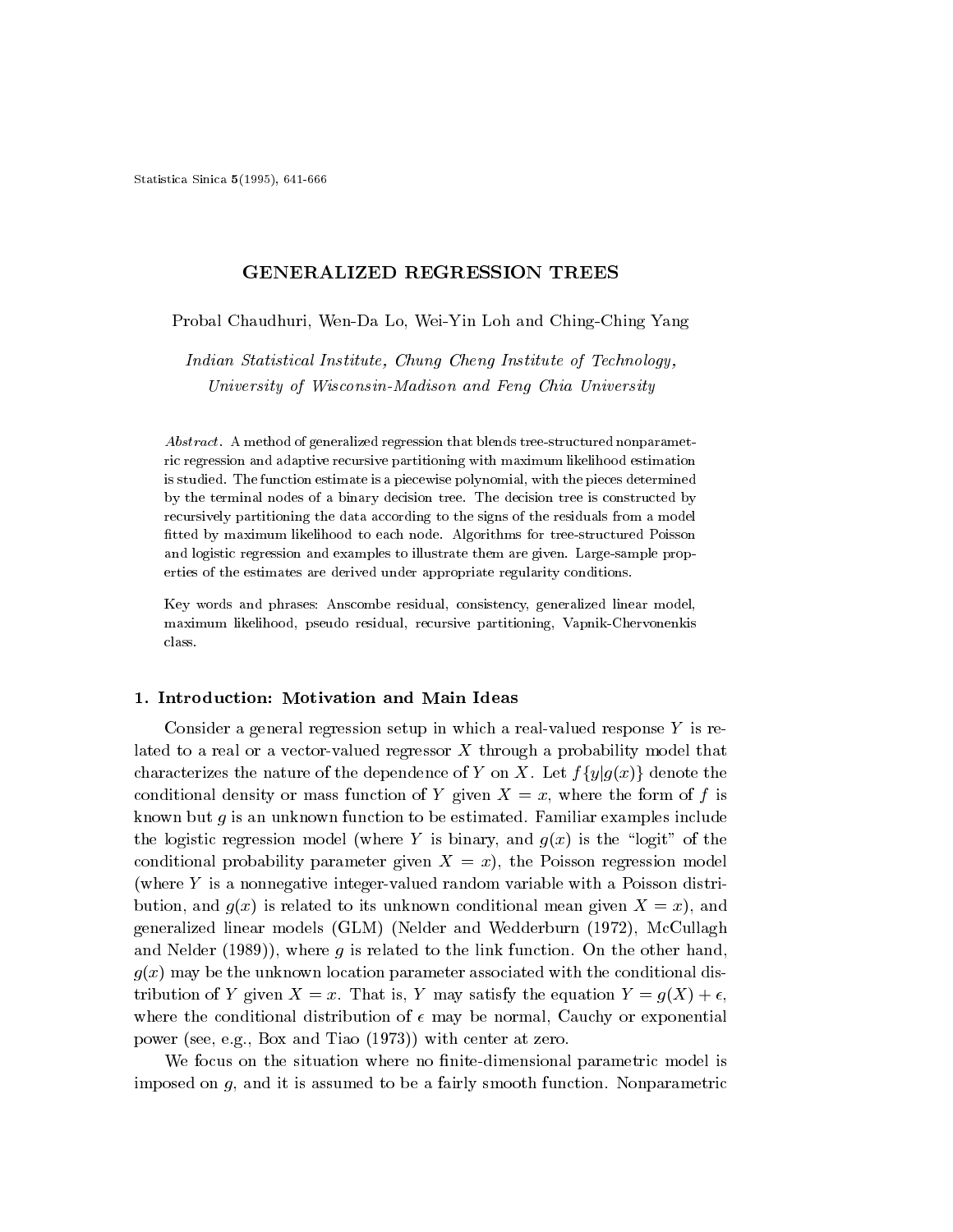estimation of the functional parameter  $q$  has been explored by Chaudhuri and Dewanji (1994), Cox and O'Sullivan (1990), Gu (1990), Hastie and Tibshirani (1986, 1990), O'Sullivan, Yandell and Raynor (1986), Staniswalis (1989), Stone (1986, 1991a), and others, who considered nonparametric smoothers when the conditional distribution of the response given the regressor is assumed to have a known shape (e.g., the conditional distribution may possess a GLM-type exponential structure).

In the case of the usual regression setup, where  $Y = g(X) + \epsilon$  with  $E(\epsilon|X) =$ 0, several attempts have been made to estimate  $g$  by recursively partitioning the regressor space and then constructing a regression estimate in each partition using the method of least squares. Some examples are AID (Sonquist (1970), Sonquist, Baker and Morgan (1973)), CART (Breiman, Friedman, Olshen and Stone (1984)) and SUPPORT (Chaudhuri, Huang, Loh and Yao (1994)). The purpose of this article is to explore recursive partitioning algorithms and related likelihood-based nonparametric function estimates in a generalized regression setting.

Tree-structured regression possesses three signicant advantages over standard parametric and nonparametric regression:

1. By allowing the tree-structure to handle much of the overall model complexity, the models in each partition can be kept at a low order and hence be more easily interpreted.

2. Interactions among covariates are directly conveyed by the structure of the decision tree. As a result, interactions can be understood and interpreted more easily in qualitative terms.

3. The simple form of the fitted function in each terminal node permits the statistical properties of the method to be studied analytically.

The adaptive nature of recursive partitioning allows varying degrees of smoothing over the regressor space so that the terminal nodes may have variable sizes in terms of both numbers of observations and diameters of the sets in the regressor space to which they correspond. The main motivation behind such adaptive variable smoothing is to take care of heteroscedasticity as well as the possibility that the amount of smoothness in the functional parameter g may be different in different parts of the regressor space. This is an improvement over most of the earlier nonparametric estimation techniques in generalized regression, which concentrate either on adaptive but non-variable smoothing (i.e., using a smoothing parameter whose value is constant over the entire regressor space) or on deterministic smoothing.

The general recursive partitioning methodology explored in this paper con-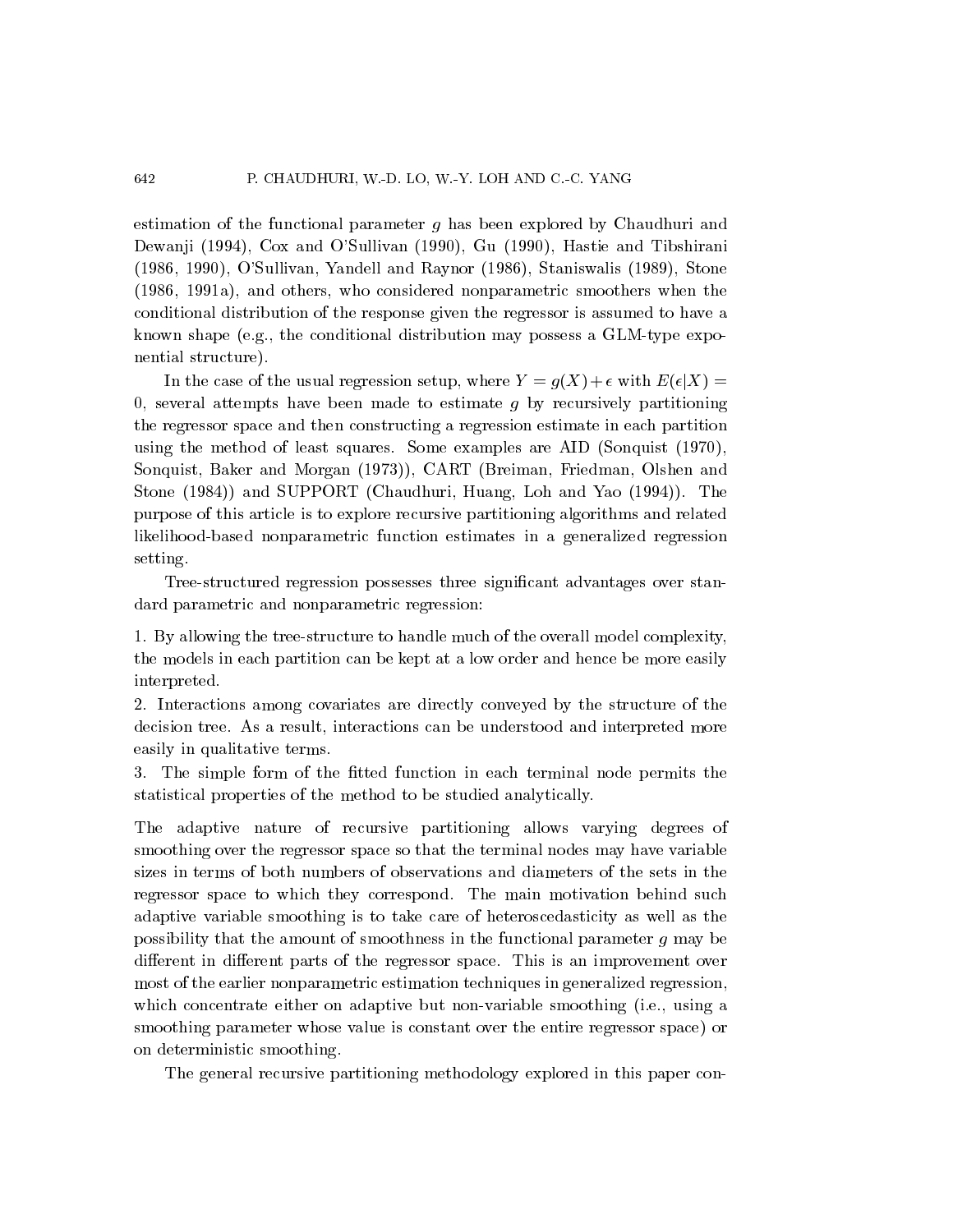#### **REGRESSION TREES**

sists of two recursive steps: (i) the function  $q$  is estimated from the data in each node by a low order polynomial using maximum likelihood and (ii) each node is split into two subnodes using a criterion based on the distributions of the covariate vectors according to the signs of the residuals. Recursive partitioning stops when the number of cases in each terminal node is smaller than a pre-assigned threshold. A cross-validation pruning procedure (Breiman etal: (1984)) is applied to determine the final tree. Sections 2 and 3 give specific algorithms and illustrative examples for Poisson and logistic regression, respectively. One of the examples also shows how categorical (unordered) covariates can be included in the models.

Adaptive recursive partitioning algorithms construct random subsets of the regressor space to form the terminal nodes. A serious technical barrier in studying the analytic properties of the likelihood-based function estimates is the random nature of these subsets. A key tool in coping with this situation is a well-known combinatorial result of Vapnik and Chervonenkis (1971). In Section 4, we investigate the large-sample statistical properties of the estimates that are constructed via recursive partitioning of the regressor space followed by maximum likelihood estimation of g by piecewise polynomials.

The MARS (Friedman (1991)) method combines spline fitting with recursive partitioning to produce a continuous regression function estimate. The complexity of the estimate makes interpretation dicult and theoretical analysis of its statistical properties extremely challenging. In the SUPPORT method of Chaudhuri, et al: (1994), a weighted averaging technique is used to combine piecewise-polynomial ts into a smooth one. An identical technique can be used here to create a smooth estimate from a discontinuous piecewise-polynomial estimate without altering the asymptotic properties of the original estimate (see Chaudhuri, Lo, Loh and Yang (1993) for some examples). Proposals for extending MARS to logistic regression and GLM-type problems are given in Friedman  $(1991)$ , Buja, Duffy, Hastie and Tibshirani  $(1991)$  and Stone  $(1991b)$ . Our approach is more general as it is applicable to other regression setups in addition to logistic regression.

#### 2. Poisson Regression Trees

Our algorithm for fitting Poisson regression trees has three main components: (i) a method to select the variable and the splitting value to be used at a partition, (ii) a method to determine the size of the tree, and (iii) a method to fit a model to each terminal node. Although there are many reasonable solutions for each component (see Yang  $(1993)$  for some variations), the model fitting for the examples in this section is carried out recursively as follows.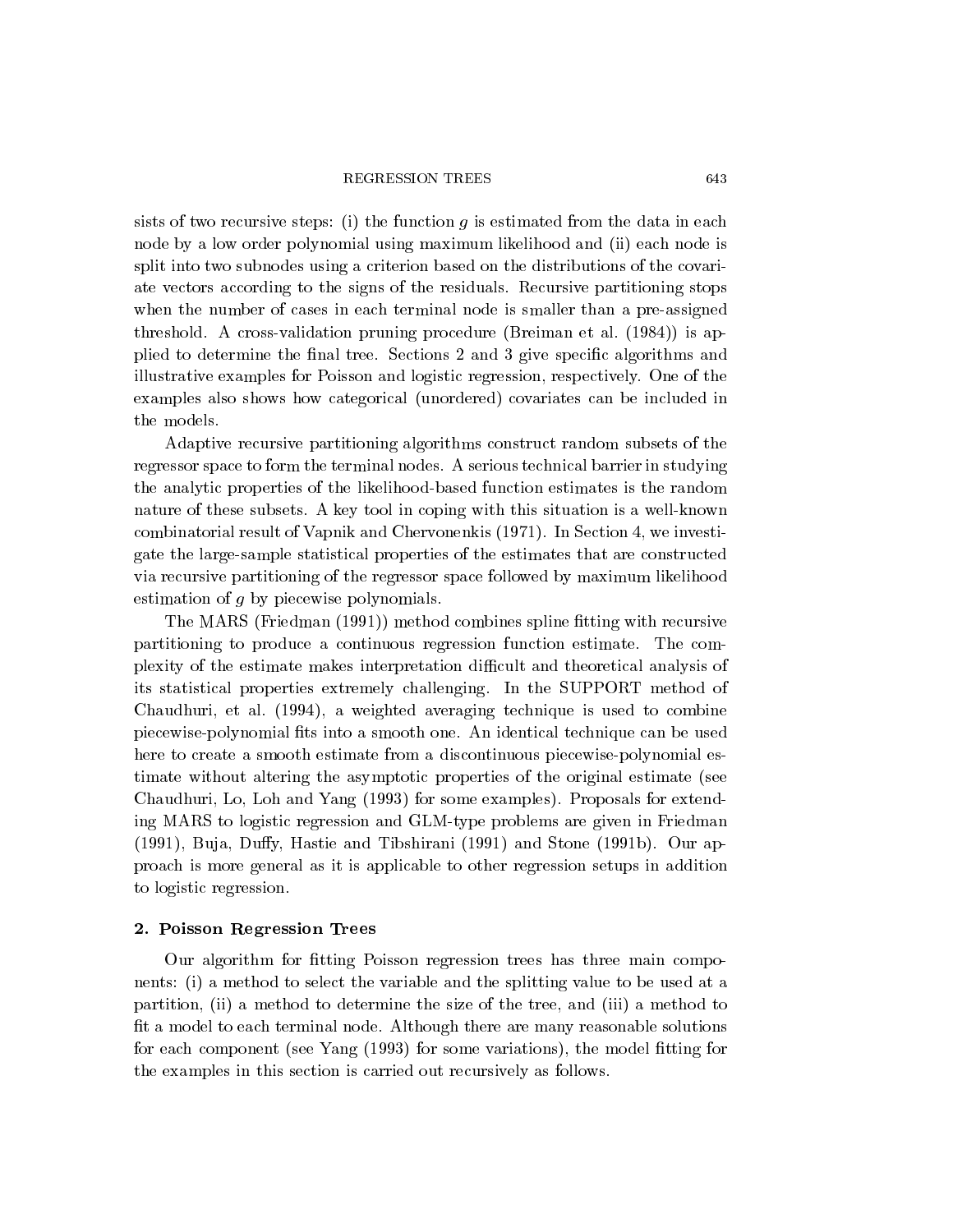1. The Poisson loglinear model,  $\log(m) = \beta_0 + \sum_{k=1}^{K} \beta_k x_k$ , is fitted to the data in node t. Here  $m = EY$  and  $x_1, \ldots, x_K$  are the K covariates.

2. Let  $m_\ell$  be the estimated value of m for the ith case and let  $y_\ell$  denote the i observed value of  $Y_i$ . The adjusted Anscombe residual (Pierce and Schafer (1986))

$$
r_i = \{y_i^{2/3} - (\hat{m}_i^{2/3} - (1/9)\hat{m}_i^{-1/3})\}/\{(2/3)\hat{m}_i^{1/6}\}\tag{1}
$$

is calculated for each  $y_i$  in t.

3. Observations with nonnegative  $r_i$  are classified as belonging to one group and the remainder to a second group.

4. Two-sample t-statistics to test for differences in means and variances between the two groups along each covariate axis are computed. The latter test is Levene's (1960) test.

5. The covariate selected to split the node is the one with the largest absolute t statistic. The cut-point for the selected covariate is the average of the two group means along the covariate. Observations with covariate values less than or equal to the cut-point are channeled to the left subnode and the remainder to the right subnode.

6. After a large tree is constructed, a nested sequence of subtrees is obtained by progressively deleting branches according to the pruning method of Breiman et al: (1984), with residual deviance replacing apparent error in the cost-complexity function.

7. The subtree with the smallest cross-validation estimate of deviance is selected.

Remark 1. Our split selection strategy is motivated by the methods in Chaudhuri et al: (1994) for tree-structured least squares regression and Ahn and Loh (1994) for tree-structured proportional hazards regression. It differs fundamentally from the exhaustive search strategy used in the AID and CART algorithms. The latter strategy calls for all possible splits of the data in a node to be evaluated to find the one that most reduces some measure of node impurity (e.g., deviance). In the present problem, this requires Poisson loglinear models to be fitted to the subnodes induced by every split. Because loglinear fitting typically involves Newton-Raphson iteration, this strategy is not practical for routine application on present-day workstations. Our split selection strategy performs model fitting only once at each node. The task of finding the best split is reduced to a classification problem by grouping the covariate vectors into two classes according to the signs of the residuals. The t-tests, which were developed for tree-structured classication in Loh and Vanichsetakul (1988), essentially rank the covariates in terms of the degree of clustering of the signs. The highest ranking covariate is interpreted as the direction in which lack of model fit is greatest and is selected to split the node.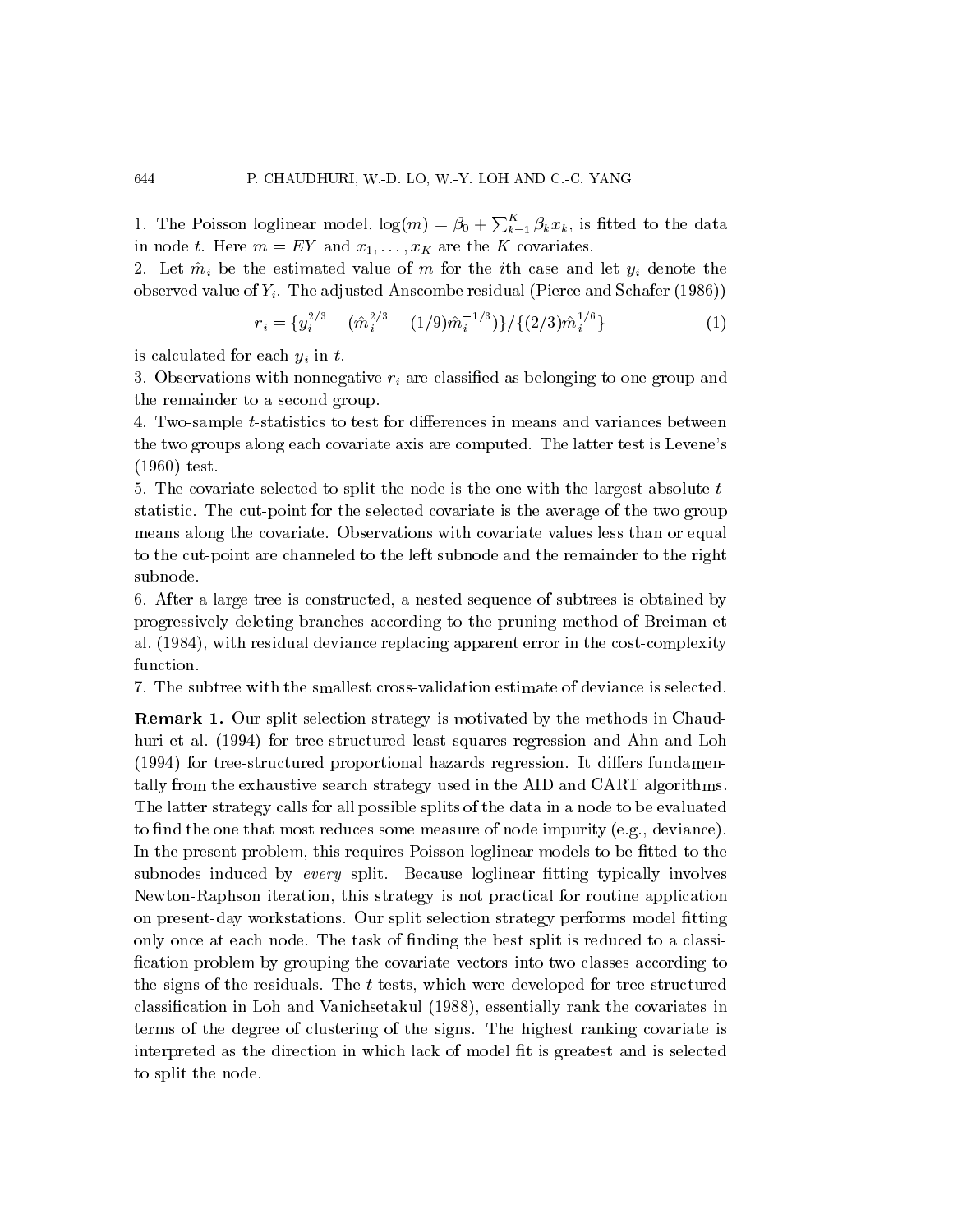Remark 2. Empirical evidence (Yang (1993)) suggests that the adjusted Anscombe residuals defined in  $(1)$  tend to yield superior splits compared to the unadjusted Anscombe residuals, especially when some of the Poisson means are small. The Pearson and deviance residuals are not employed because they have the same signs as the unadjusted Anscombe residuals.

We now give two examples to illustrate the Poisson regression tree method. The first example uses ordered covariates and the second example categorical (unordered) covariates.

### 2.1. Effect of N-nitrosomorpholine (NNM) on rats

The data come from an experiment (Moolgavkar, Luebeck, de Gunst, Port and Schwarz (1990)) in which 173 female rats were exposed to a chemical, N nitrosomorpholine, at various doses (0, 0.1, 1, 5, 10, 20, 40, 80ppm) in their drinking water starting at 14 weeks of age. The animals were killed at different ages and three sections from the identical lobe of the liver were examined for the number of ATPase-deficient transections. The response is the number of transections, which ranged from 0 to 160. These transections, sometimes called foci, are believed to represent clones of premalignant cells. The time to sacrifice ranged from 42 to 686 days.

Table 1 gives the results from fitting a first-degree and then a full seconddegree Poisson loglinear model to the data. The residual deviances for the two models are 3,455 and 2,027 with 170 and 167 degrees of freedom, respectively. Clearly, the first-degree model is rejected in favor of the second-degree model. Note that the coefficients for dose-squared and time-squared are negative and that the most significant term is the interaction between dose and time. This makes interpretation tricky.

| Model      | Term               | Coefficient    | $t$ -value |
|------------|--------------------|----------------|------------|
| First-     | Intercept          | 1.71862        | 23.64      |
| degree     | Dose               | 0.02556        | 26.75      |
| <b>GLM</b> | Time               | 0.00122        | 7.74       |
| Second-    | Intercept          | $-1.529E + 00$ | $-4.71$    |
| degree     | Dose               | $4.251E - 02$  | 4.43       |
| <b>GLM</b> | Time               | $1.308E - 02$  | 8.73       |
|            | Dose-squared       | $-4.547E - 04$ | $-7.76$    |
|            | Time-squared       | $-1.150E - 05$ | $-7.12$    |
|            | Dose $\times$ Time | $2.712E - 04$  | 10.14      |

Table 1. Coefficients from two Poisson loglinear models fitted to NNM data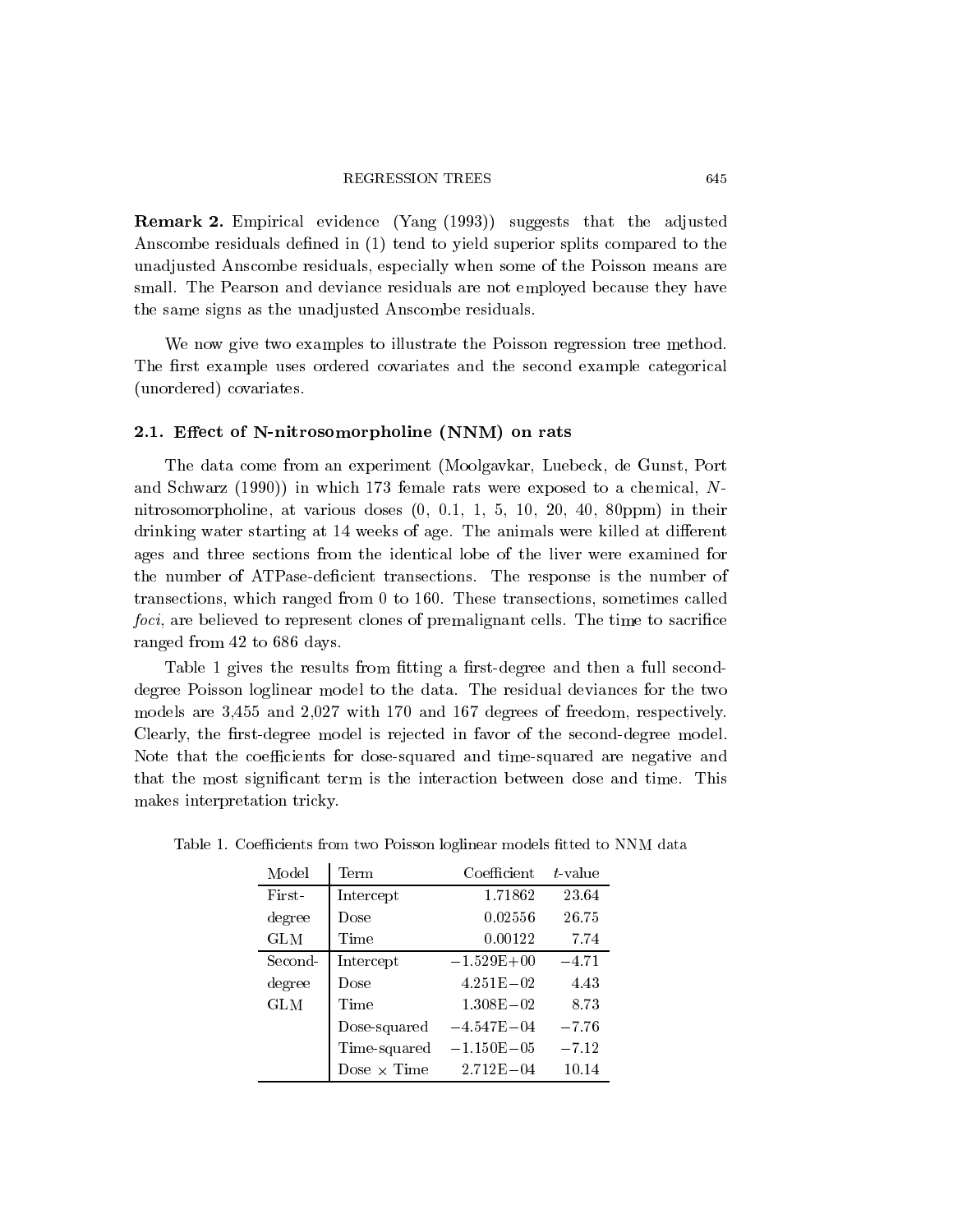

Figure 1. Poisson regression tree for NNM data using 10-fold cross validation. A case goes to the left subnode if the condition at the split is true. The number beneath a terminal node is the learning sample size. The number on the left of a terminal is the sample mean number of transections.

The tree in Figure 1 shows the result of fitting piecewise Poisson loglinear models with the proposed method using only main effect terms. The presence of the dose-time interaction is obvious from the splits. The tree has five terminal nodes and its residual deviance is 1,432. The sample mean number of transections is given beside each terminal node. This increases from 0.9 when both dose and time are small to 29.8 when both covariates take large values. The regression  $coefficients$  and  $t$ -statistics for the models at the terminal nodes are given in Table 2. The coefficients for dose and time are all positive as expected. Except at node 8, both covariates are highly statistically significant. Since the nearest dose to 5ppm in the experiment was 1ppm, this implies that the number of transections is essentially random if the dose level is 1ppm or lower and sacrifice time is less than 414 days.

Figure 2 shows contour plots of the fitted log-means for the second-degree GLM and tree-structured models with the observed points superimposed. The contours for the tree-structured model are piecewise-linear and they track the shape of the contours from the GLM model. Observe that the data points are concentrated near the left and bottom sides of the plots and that the contours in the GLM plot increase rapidly in the upper-right corner. Notice also that the contour line for zero log-count in this plot has a U-shape. These are artifacts caused by the quadratic components in the GLM model. The tree-structured model does not have these problems because it models the data in a piecewise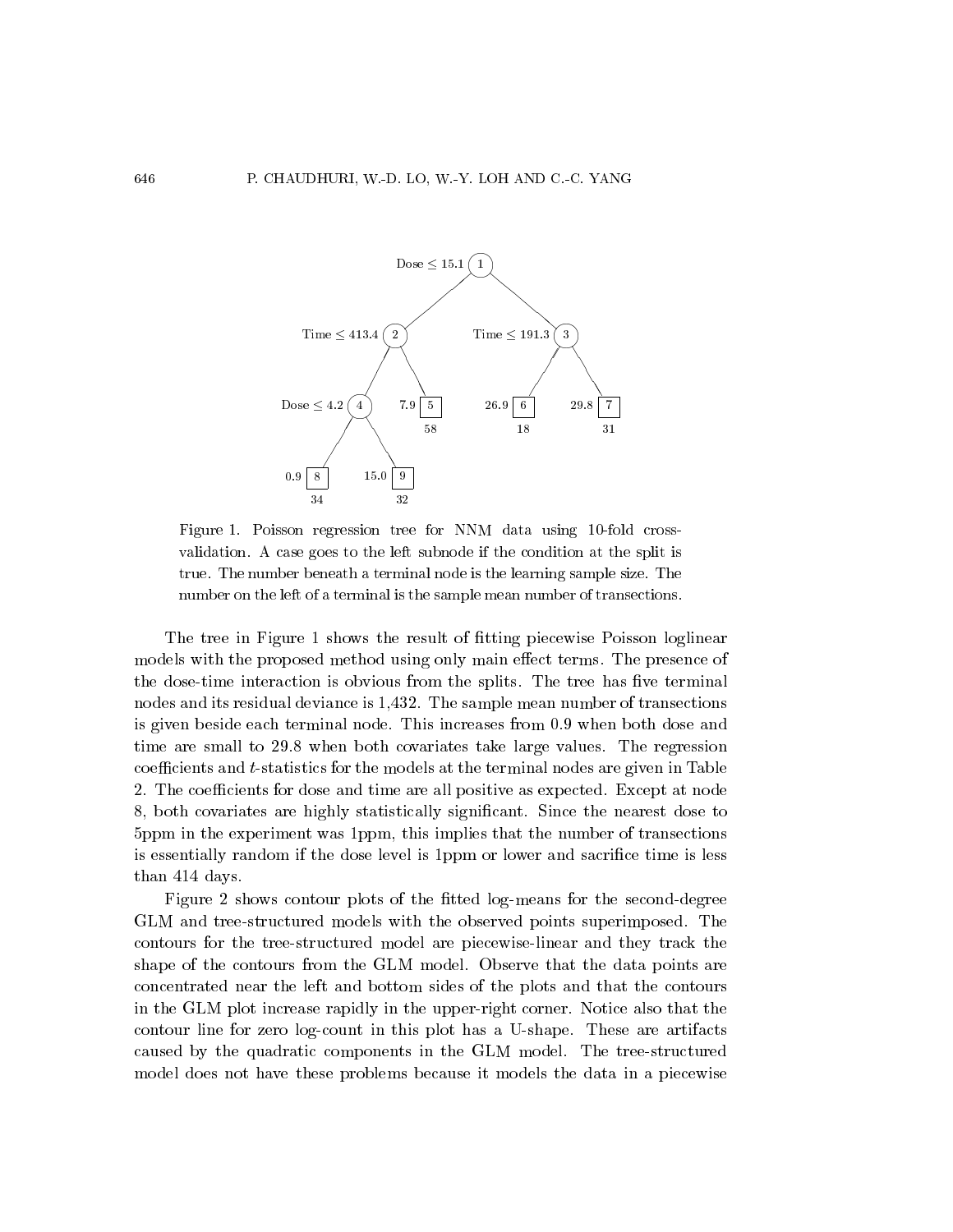fashion. The trade-off is lack of smoothness of the fitted surface at the partition

Table 2. Estimated coefficients and  $t$ -values for models in terminal nodes in Figure 1.

| Node           | Intercept |        | Dose  |      | Time   |         | Residual |    |  |
|----------------|-----------|--------|-------|------|--------|---------|----------|----|--|
| no.            | Coef.     | t      | Coef. | ŧ    | Coef.  |         | deviance | Df |  |
| $\overline{5}$ | $-1.970$  | $-4.3$ | 0.537 | 14.6 | 0.0062 | 8.5     | 479      | 55 |  |
| 6              | $-3.377$  | $-8.1$ | 0.039 | 13.5 | 0.0282 | 16.2    | 86       | 15 |  |
| 7              | $-0.231$  | $-0.9$ | 0.051 | 12.8 | 0.0093 | 14.2    | 629      | 28 |  |
| 8              | $-2.352$  | $-2.9$ | 1.519 | 3.8  | 0.0049 | $2.1\,$ | 69       | 31 |  |
| 9              | $-2.439$  | $-7.8$ | 0.112 | 5.8  | 0.0146 | 20.4    | 168      | 29 |  |



Figure 2. Contour plots of predicted log-means of number of transections. The upper plot is for the second-degree GLM with interaction and the lower one for the tree-structured model. Dotted lines in the lower plot mark the partitions and observations are indicated by dots.

Qualitatively similar results are obtained when the above analysis is repeated with  $log(dose + 0.01)$  instead of dose. All the coefficients except the one for  $\{\log(\text{dose} + 0.01)\}^2$  are highly significant when a second-degree GLM model is fitted to the entire data set. The corresponding Poisson regression tree has the same number of terminal nodes as before, but with different splits.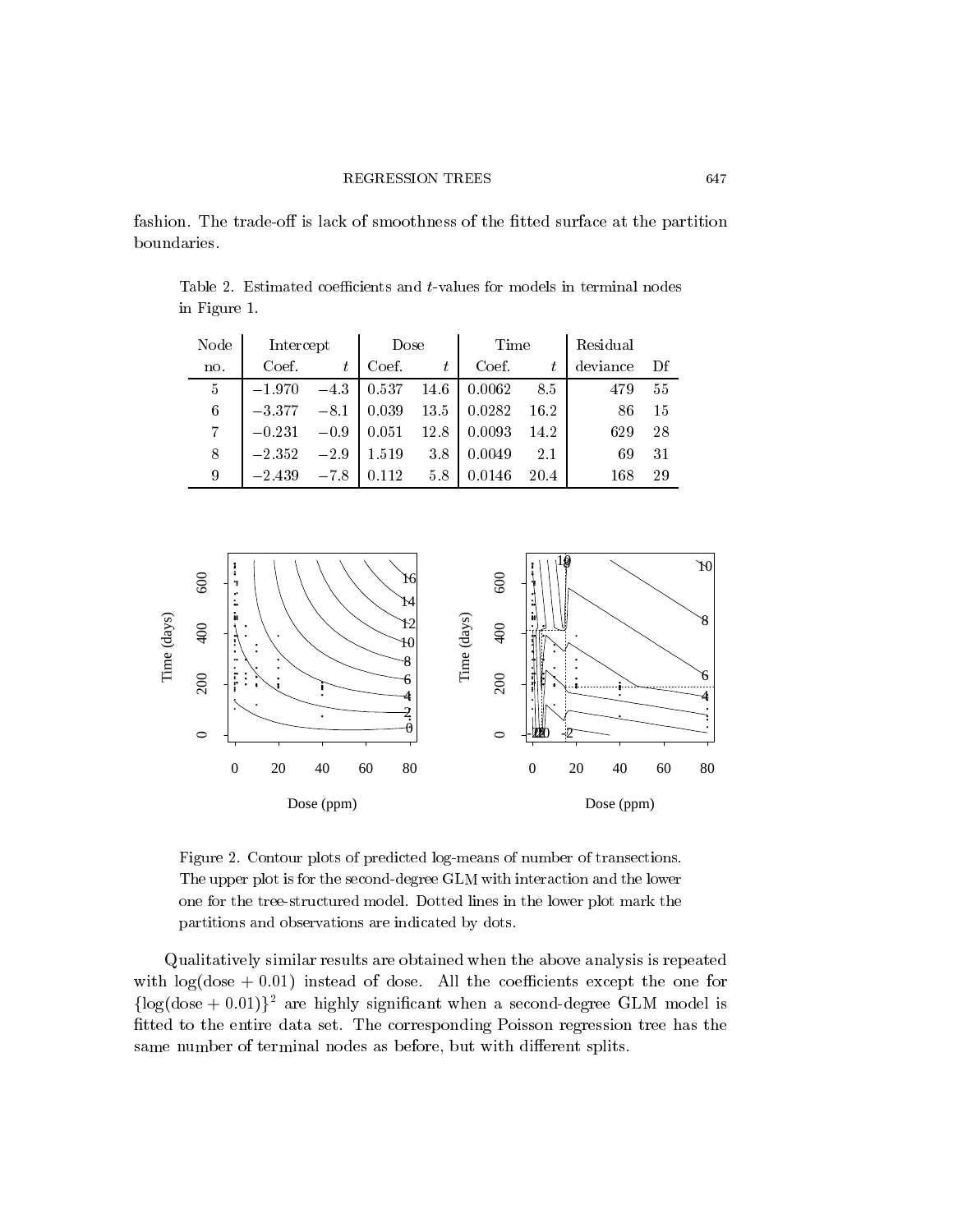#### 2.2. A factorial experiment with categorical covariates

The data come from an unreplicated  $3 \times 2 \times 4 \times 10 \times 3$  experiment on wave-soldering of electronic components on printed circuit boards (Comizzoli, Landwehr and Sinclair (1990)). There are 720 observations and the covariates are all categorical variables. The factor levels are:

1. Opening: amount of clearance around a mounting pad (levels 'small', `medium', or `large')

2. Solder: amount of solder (levels 'thin' and 'thick')

3. Mask: type and thickness of the material for the solder mask (levels A1.5, A3, B3, and B6)

4. PadType: geometry and size of the mounting pad (levels W4, D4, L4, D6, L6, D7, L7, L8, W9, and L9)

5. Panel: each board was divided into three panels (levels 1, 2, and 3)

The response is the number of solder skips which range from 0-48.

|                |  |  |  | Table 3. Results from a full second-degree Poisson loglinear model fitted |  |  |
|----------------|--|--|--|---------------------------------------------------------------------------|--|--|
| to solder data |  |  |  |                                                                           |  |  |

| Term             | Df             | Sum of Sq | Mean Sq   | <i>F</i> -value | Pr(F)   |
|------------------|----------------|-----------|-----------|-----------------|---------|
| Opening          | 2              | 1587.563  | 793.7813  | 568.65          | 0.00000 |
| Solder           | 1              | 515.763   | 515.7627  | 369.48          | 0.00000 |
| Mask             | 3              | 1250.526  | 416.8420  | 298.62          | 0.00000 |
| PadType          | 9              | 454.624   | 50.5138   | 36.19           | 0.00000 |
| Panel            | $\overline{2}$ | 62.918    | 31.4589   | 22.54           | 0.00000 |
| Opening:Solder   | $\overline{2}$ | 22.325    | 11.1625   | 8.00            | 0.00037 |
| Opening: Mask    | 6              | 66.230    | 11.0383   | 7.91            | 0.00000 |
| Opening: PadType | 18             | 45.769    | 2.5427    | 1.82            | 0.01997 |
| Opening: Panel   | 4              | 10.592    | 2.6479    | 1.90            | 0.10940 |
| Solder: Mask     | 3              | 50.573    | 16.8578   | 12.08           | 0.00000 |
| Solder:PadType   | 9              | 43.646    | 4.8495    | 3.47            | 0.00034 |
| Solder:Panel     | $\overline{2}$ | 5.945     | 2.9726    | 2.13            | 0.11978 |
| Mask:PadType     | 27             | 59.638    | 2.2088    | 1.58            | 0.03196 |
| Mask:Panel       | 6              | 20.758    | 3 4 5 9 6 | 2.48            | 0.02238 |
| PadType:Panel    | 18             | 13.615    | 0.7564    | 0.54            | 0.93814 |
| Residuals        | 607            | 847.313   | 1.3959    |                 |         |

Table 3 gives the results from fitting a Poisson loglinear model to the data with all two-factor interactions. The three most significant two-factor interactions are between Opening, Solder, and Mask. These variables also have the most significant main effects. Chambers and Hastie (1992, p. 10) (see also Hastie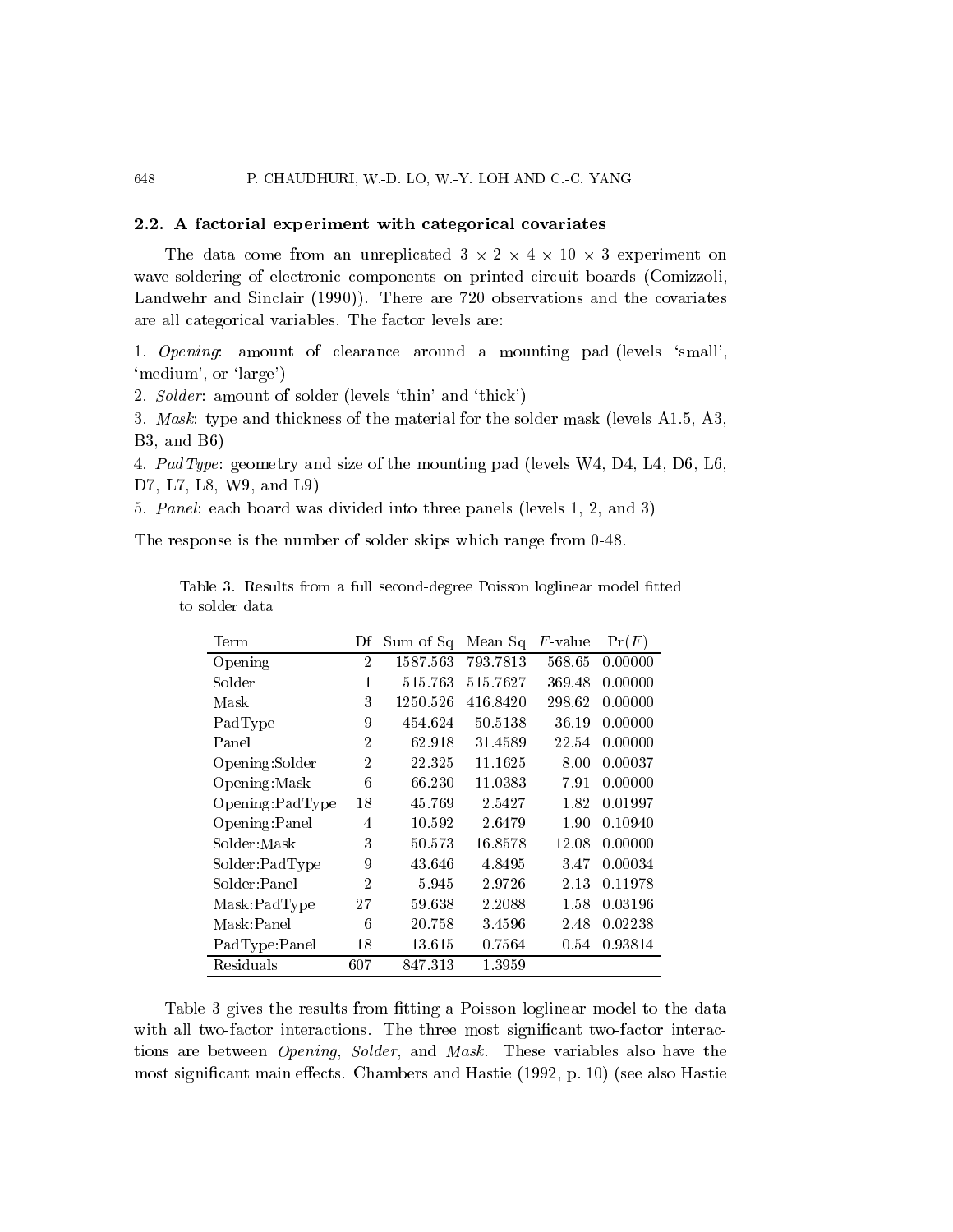### REGRESSION TREES 649

and Pregibon (1992, p. 217)) analyze these data and conclude that a parsimonious model is one containing all main effect terms and these three two-factor interactions. The residual deviance for the latter model is 972 with 691 degrees of freedom (the null deviance is 6,856 with 719 degrees of freedom). Estimates of the individual terms in this model are given in Table 4. The model is very complicated and is not easy to interpret.

Table 4. Estimates from a Poisson loglinear model fitted to solder data. The model contains all main effects and all two-factor interactions involving Opening, Solder, and Mask. The letters  $'L'$  and  $'Q'$  below refer to the linear and quadratic components of the Opening factor.

| $\mathrm{Term}$    | Value     | $t\,$    |  |
|--------------------|-----------|----------|--|
| Intercept          | 0.5219    | 12.28    |  |
| Opening.L          | $-1.6244$ | $-24.68$ |  |
| Opening. Q         | 0.4573    | 6.93     |  |
| Solder             | $-1.0894$ | $-20.83$ |  |
| Mask1              | 0.3110    | 4.47     |  |
| Mask2              | 0.3834    | 13.07    |  |
| Mask3              | 0.4192    | 28.11    |  |
| PadType1           | 0.0550    | 1.66     |  |
| PadType2           | 0.1058    | 6.10     |  |
| PadType3           | $-0.1049$ | $-6.92$  |  |
| PadType4           | $-0.1229$ | $-9.03$  |  |
| PadType5           | 0.0131    | 1.48     |  |
| PadType6           | $-0.0466$ | $-5.28$  |  |
| PadType7           | $-0.0076$ | $-1.09$  |  |
| PadType8           | $-0.1355$ | $-12.79$ |  |
| PadType9           | $-0.0283$ | $-4.31$  |  |
| Panel1             | 0.1668    | 7.93     |  |
| Panel <sub>2</sub> | 0.0292    | 2.49     |  |
| Opening. LSolder   | $-0.3808$ | $-5.19$  |  |
| Opening QSolder    | $-0.2607$ | $-3.63$  |  |
| Opening. LMask1    | 0.0308    | 0.32     |  |
| Opening. QMask1    | $-0.3510$ | $-3.45$  |  |
| Opening. LMask2    | 0.0524    | 1.28     |  |
| Opening. QMask2    | 0.2024    | 4.26     |  |
| Opening.LMask3     | 0.0871    | 4.07     |  |
| Opening QMask3     | $-0.0187$ | $-0.80$  |  |
| SolderMask1        | 0.0120    | 0.16     |  |
| SolderMask2        | 0.1858    | 6.10     |  |
| SolderMask3        | 0.1008    | 6.25     |  |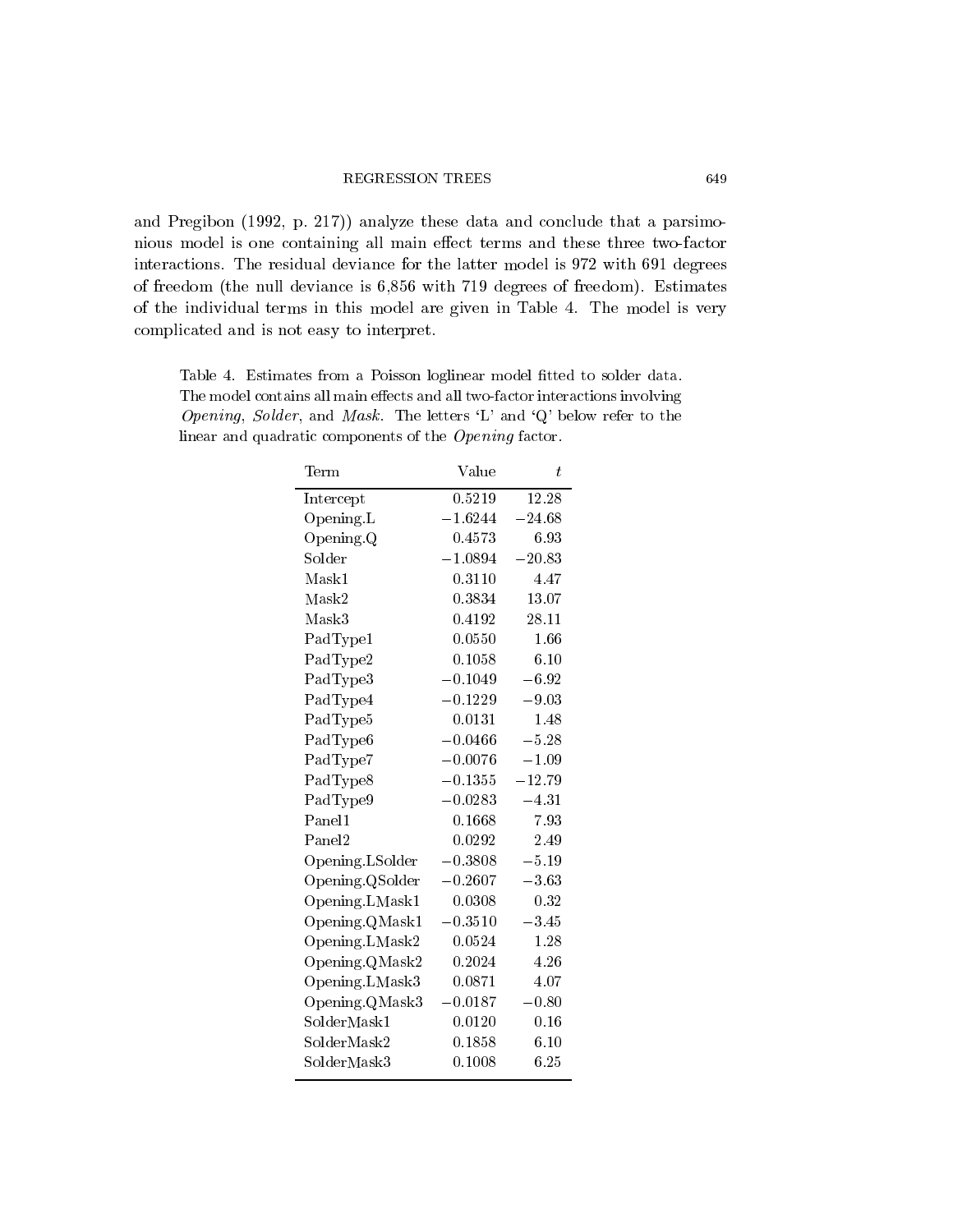To confirm the inadequacy of a main-effects model, we fit a Poisson regression tree to these data using only main effects models in each node. Because the covariates are categorical, we need to convert them to ordered variables before using the algorithm. Instead of arbitrarily assigning scores, we use a loglinear model to determine the scores as follows. Let  $X$  be a categorical variable with values in the set  $\{1, 2, \ldots, c\}.$ 

1. Define dummy variables  $Z_1, \ldots, Z_{c-1}$  such that

$$
Z_k = \begin{cases} 1, & \text{if } X = k, \\ 0, & \text{if } X \neq k, \end{cases} \qquad k = 1, \ldots, c-1.
$$

- 2. Fit the Poisson loglinear model,  $log(m) = \gamma_0 + \gamma_1 Z_1 + \cdots + \gamma_{c-1} Z_{c-1}$ , and let
- $\hat{\gamma}_i$   $(i = 0,\ldots,c 1)$  denote the estimated coefficients.

3. Transform  $X$  to the ordered variable  $V$ , where

$$
V = \begin{cases} \hat{\gamma}_0 + \hat{\gamma}_k, & \text{if } X = k \text{ and } k \neq c, \\ \hat{\gamma}_0, & \text{if } X = c. \end{cases}
$$

4. Use the variable  $V$  in place of  $X$  in the main algorithm.

This method of scoring is similar in concept to the method of dealing with categorical covariates in the FACT method (Loh and Vanichsetakul (1988)) for treestructured classication, although in the latter the scoring is done at each node instead of merely at the root node. A future version of the present algorithm will perform scoring at every node.

The V-scores for each covariate are given in Table 5. Note that for the variable *Opening*, the score assigned to the 'small' category is much larger than those assigned to the `medium' and `large' categories. This suggests that the response is likely to be quite a bit larger when *Opening* is small than when it is medium or large. Similarly, the scores for *Mask* when it takes values B3 or B6 are much larger than for other values.

| Covariate  |        | Opening        |       |       |          |       |       | Mask        |        |      |
|------------|--------|----------------|-------|-------|----------|-------|-------|-------------|--------|------|
| Category   | Small  | Medium         | Large |       |          | A1.5  | A3    | B3          | B6     |      |
| $V$ -score | 11.071 | 2.158          | 1.667 |       |          | 1.611 | 2.472 | 5.361       | 10.417 |      |
| Covariate  |        | Panel          |       |       |          |       |       | Solder      |        |      |
| Category   |        | $\overline{2}$ | 3     |       |          |       | Thin  | Thick       |        |      |
| $V$ -score | 4.042  | 5.642          | 5.213 |       |          |       |       | 7.450 2.481 |        |      |
| Covariate  |        |                |       |       | Pad type |       |       |             |        |      |
| Category   | W4     | D <sub>4</sub> | L4    | D6    | L6       | D7    | L7    | Ι.8         | W9     | L9.  |
| $V$ -score | 5.972  | 6.667          | 8.667 | 4.611 | 3.417    | 6.042 | 4.083 | 5.083       | 1.583  | 3528 |

Table 5. Covariate <sup>V</sup> -scores for solder data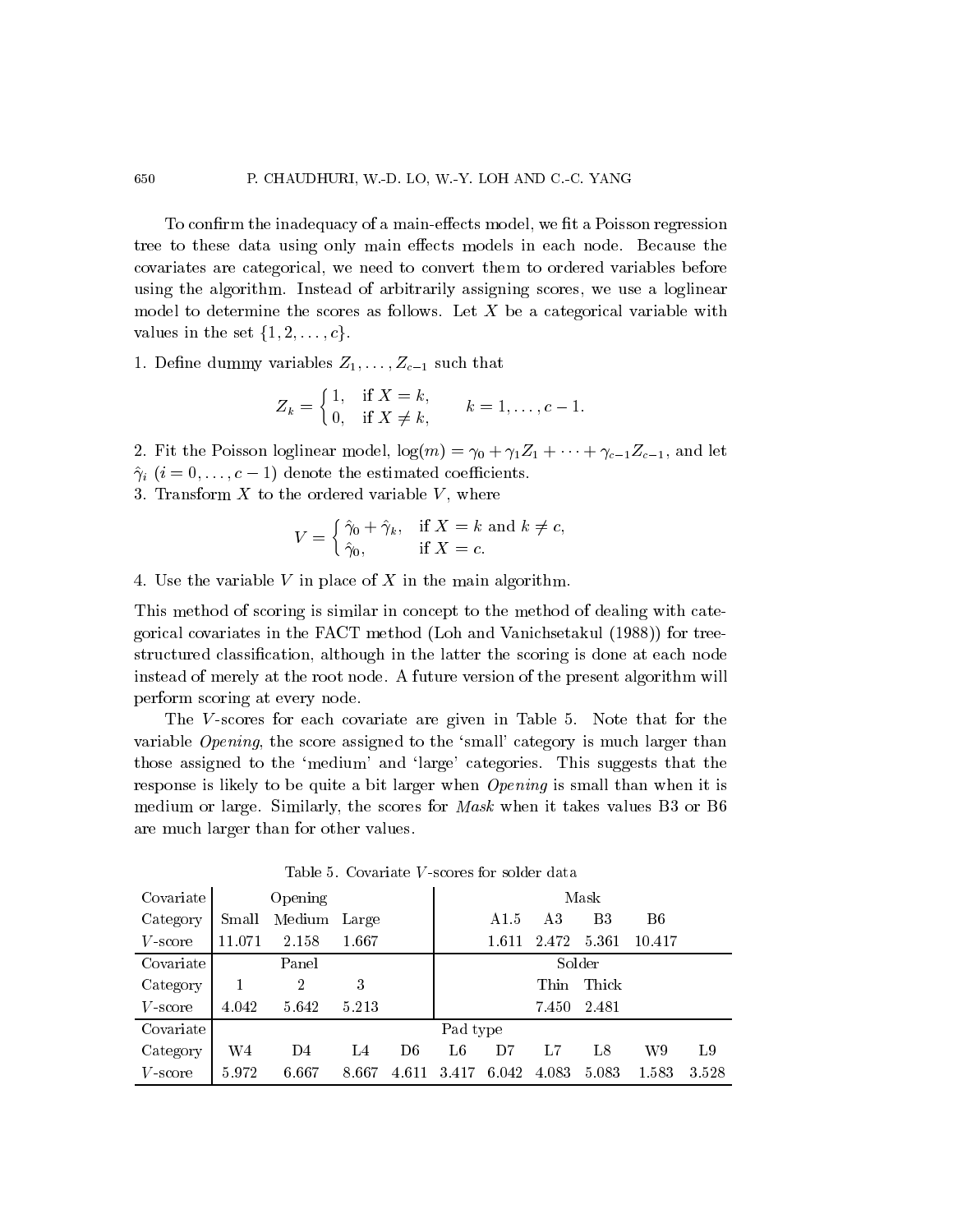

Figure 3. Poisson regression tree for solder data using 10-fold cross validation. A case goes to the left subnode if the condition at a split is true. The number beneath a terminal node is the learning sample size. The number on the left of a terminal node is the sample mean number of solder skips.

Figure 3 shows the Poisson regression tree. It has a residual deviance of 1,025. The splits are on Solder, Mask and Opening, indicating substantial interactions among these covariates. The sample mean response is given beside each terminal node of the tree. These numbers show that the response is least when the Solder amount is thick and the Mask is A1.5 or A3. It is largest when the Solder amount is thin, Opening is small, and the Mask is B3 or B6. These conclusions are not readily apparent from Tables 3 and 4. Table 6 gives the estimated coefficients for the loglinear models in each terminal node. Because the effect of interactions is modeled in the splits, no interaction terms are needed in the piecewise models.

Table 6. Estimated coefficients for loglinear models in terminal nodes of tree in Figure 3

| Covariate | Node 4 |      | Node 5        |                | Node 6                                                                    |               | Node 8 | Node 9           |      |
|-----------|--------|------|---------------|----------------|---------------------------------------------------------------------------|---------------|--------|------------------|------|
|           | Coef.  | t    | Coef.         | t              | Coef.                                                                     | t.            | Coef.  | Coef.            |      |
| Intercept |        |      |               |                | $-4.674$ $-4.93$ $-3.036$ $-9.10$ $-3.910$ $-8.67$ $-0.997$ $-2.21$ 0.753 |               |        |                  | 3.23 |
| Opening   | 0.139  | 6.38 | $0.226$ 23.33 |                | 0.210                                                                     | 1.38          |        |                  |      |
| Mask      | 0.542  | 2.38 |               | $0.136$ $9.11$ |                                                                           | $0.223$ 20.38 | 0.358  | 3.33 0.090       | 8.54 |
| Pad type  | 0.257  | 5.15 | 0.212         | 11.42          | 0.226                                                                     | 11.65         | 0.209  | 8.76 0.166 12.29 |      |
| Panel     | 0.152  | 1.05 | 0.122         | 2.25           | 0.389                                                                     | 6.42          | 0.241  | 3 38 0 169       | 4.27 |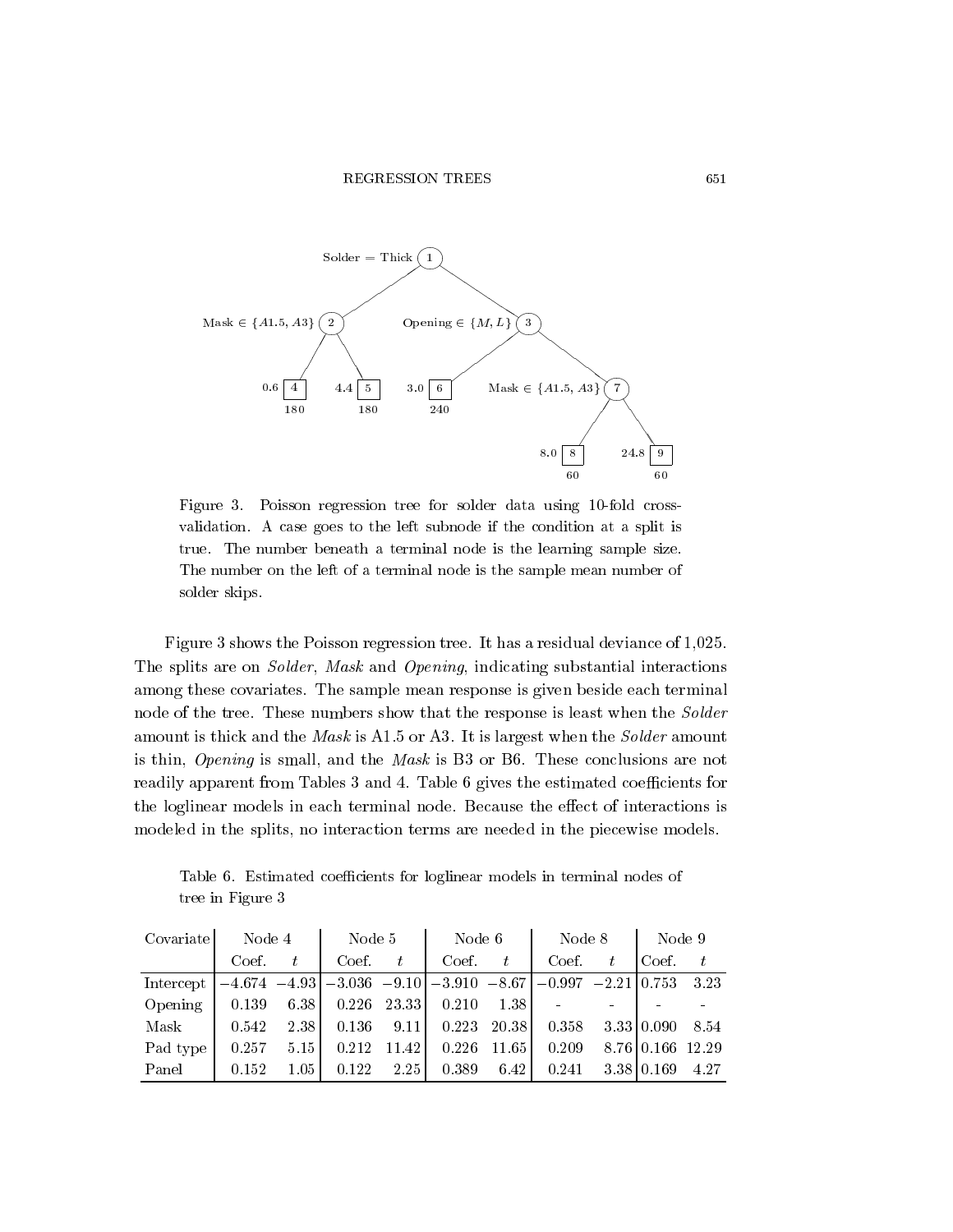

Figure 4. Observed versus fitted values for solder example. The GLM model contains all main effects and all two-factor interactions involving Opening, Solder and Mask.

Figure 4 shows plots of the observed values versus the fitted values from the tree-structured model and from the generalized linear model with all main effects and all two-factor interactions involving Solder, Mask, and Opening. The agreement between two sets of fitted values is quite good and lends support to our method of scoring categorical variables.

# 3. Logistic Regression Trees

The basic algorithm for Poisson regression trees is applicable to logistic regression trees. The only difference is that a more careful definition of residual is needed. This is because the 0-1 nature of the response variable  $Y$  makes the signs of the Pearson and deviance residuals too variable (Lo (1993) gives some empirical evidence). To reduce the amount of variability, the following additional steps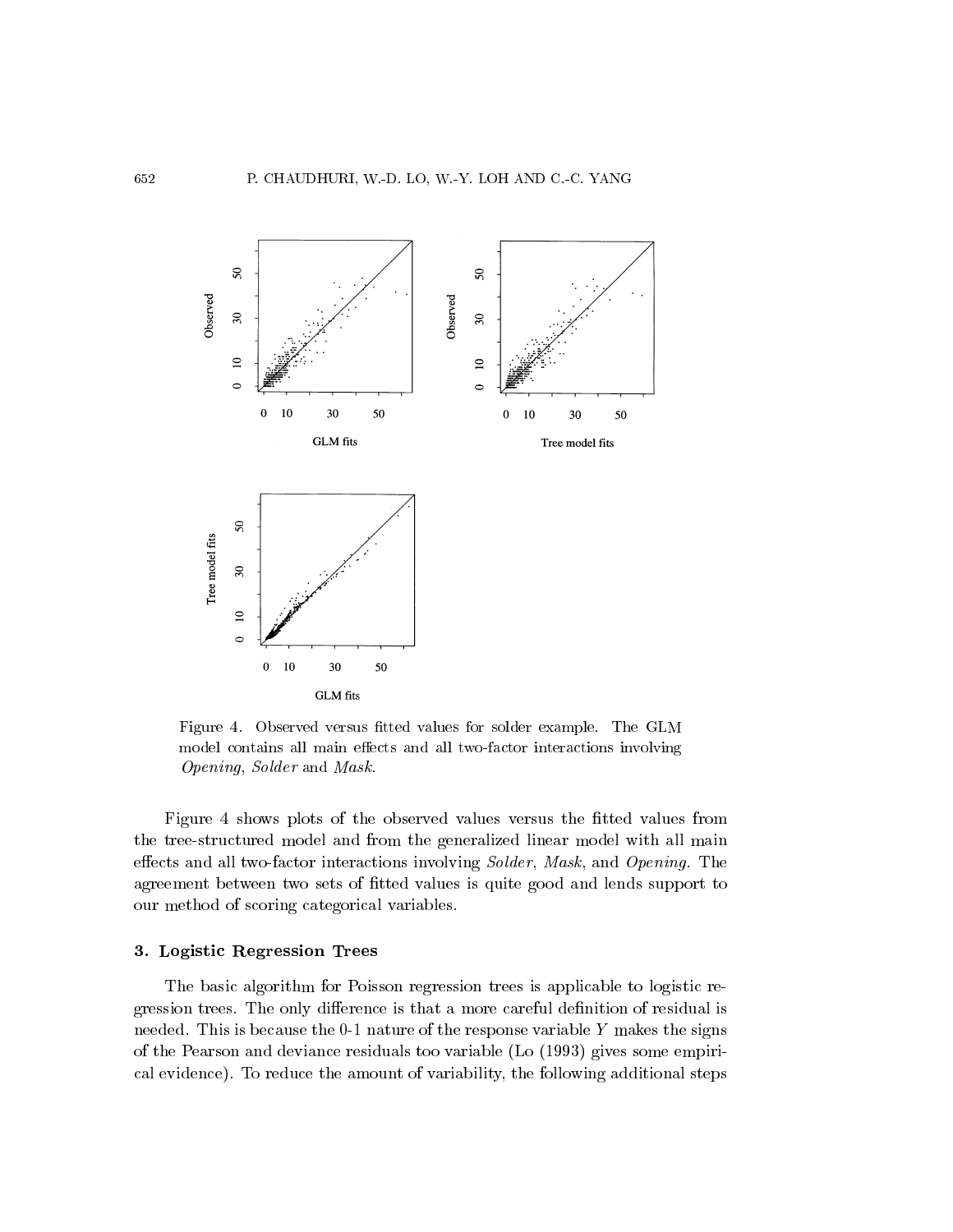are taken at each node to smooth the observed Y -values prior to computation of the residuals.

1. Compute  $\hat{p}_i$ , the estimate of  $p_i = P (Y_i = 1)$  from a logistic regression model. 2. Smooth the Y-values using the following nearest-neighbor average method Fowlkes (1987). Let  $d(x_s, x_i)$  be the Euclidean distance between the standardized (i.e., sample variance one) values of  $x_s$  and  $x_i$  and let  $A_s$  be the set of  $[hn]$ nearest neighbors of  $x_s$ , where  $h \in (0, 1)$  is a fixed smoothing parameter. Define  $d_s = \max_{x_i \in A_s} d(x_s, x_i)$ . The smoothed estimate (called a 'pseudo-observation') is given by

$$
p_s^* = \sum_{x_i \in A_s} w_{i,s} y_i / \sum_{x_i \in A_s} w_{i,s} ,
$$

where  $w_{i,s} = \{1 - (d(x_i, x_s)/d_s)^3\}$  is the tricube weight function. This method of smoothing is similar to the LOWESS method of Cleveland (1979) except that a weighted average instead of a weighted regression is employed.

3. Compute the 'pseudo-residual,'  $r_i^* = (p_i^* - \hat{p}_i)$ , for each observation. The pseudo-residual replaces the adjusted Anscombe residual in the Poisson regression tree algorithm.

The value of the smoothing parameter  $h$  may be chosen by cross-validation if necessary. Our experience shows, however, that a fixed value between 0.3 and 0.4 is often satisfactory. This is because the pseudo-observations are used here to provide only a preliminary estimate of  $p$  that does not have to be very precise.

## 3.1. Survival following breast cancer surgery

The data in this example come from a study conducted between 1958 and 1970 at the University of Chicago Billings Hospital on the survival of patients who had undergone surgery for breast cancer. There are 306 observations on each of three covariates: Age of patient at time of surgery, Year (year of surgery minus 1900), and Nodes (number of positive axillary nodes detected in the patient). The response variable  $Y$  is equal to 1 if the patient survived 5 years or more, and is equal to 0 otherwise. Two hundred and twenty-five of the cases had  $Y = 1$ . Table 7 shows the ranges of values taken by the covariates.

Table 7. Range of values of covariates for breast cancer data

|              | Covariate Minimum Maximum |    |
|--------------|---------------------------|----|
| Age          | 30                        | 83 |
| Year         | 58                        | 69 |
| <b>Nodes</b> |                           | 52 |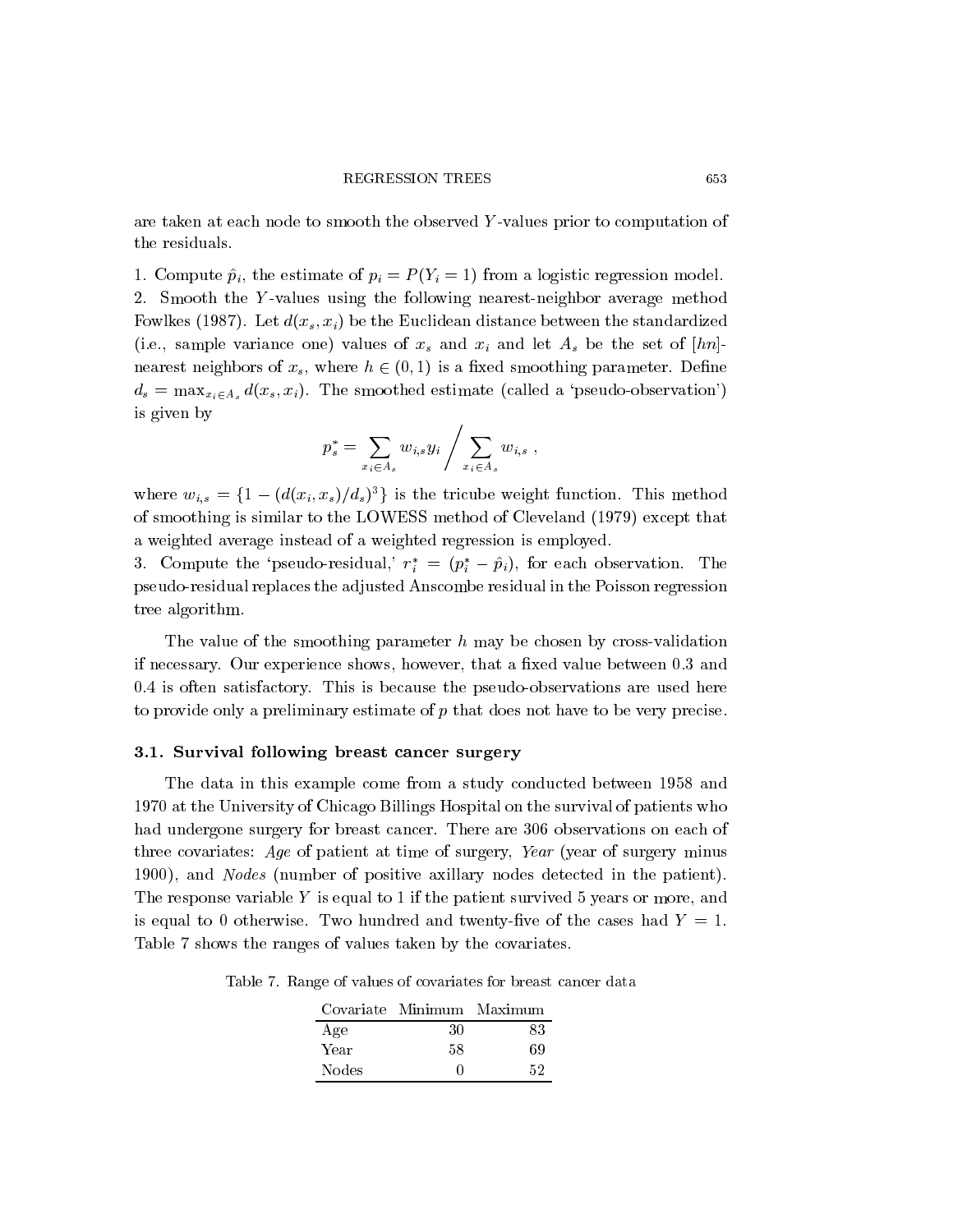Table 8 gives the coefficient estimates for two linear logistic models fitted to the data. The only difference between the models is that the first uses Nodes as a covariate while the second uses  $log(Nodes + 1)$ . Only the covariate involving Nodes is signicant in either model. The residual deviances of the models are 328 and 316 respectively, each with 302 degrees of freedom.

Table 8. Estimated coefficients for two linear logistic models fitted to the breast cancer data

|          |             |                 | $\frac{1}{2}$ in the state of $\frac{1}{2}$ and $\frac{1}{2}$ in the state of $\frac{1}{2}$ (deviance $\frac{1}{2}$ or $\frac{1}{2}$ and $\frac{1}{2}$ and $\frac{1}{2}$ and $\frac{1}{2}$ and $\frac{1}{2}$ and $\frac{1}{2}$ and $\frac{1}{2}$ and $\frac{1}{2}$ and $\frac{1}{2}$ |                              |            |
|----------|-------------|-----------------|--------------------------------------------------------------------------------------------------------------------------------------------------------------------------------------------------------------------------------------------------------------------------------------|------------------------------|------------|
| Term     | Coefficient | $t$ -value Term |                                                                                                                                                                                                                                                                                      | $\operatorname{Coefficient}$ | $t$ -value |
| Constant | 1.862       |                 | $0.70$ Constant                                                                                                                                                                                                                                                                      | 2.617                        | 0.97       |
| Age      | $-0.020$    | $-1.57$ Age     |                                                                                                                                                                                                                                                                                      | $-0.024$                     | $-1.89$    |
| Year     | 0.010       |                 | $0.23$ Year                                                                                                                                                                                                                                                                          | 0.008                        | 0.19       |
| Nodes    | $-0.088$    |                 | $-4.47 \log(Nodes +1)$                                                                                                                                                                                                                                                               | $-0.733$                     | $-5.76$    |

Model 1 (deviance = 328 with 302 df) Model 2 (deviance = 316 with 302 df)

Table 9. Estimated coefficients for models of Haberman (1976) and Landwehr et al: (1984)

| Term               | Coefficient | $t$ -value Term                                                            |                                                                                              | Coefficient | $t$ -value |
|--------------------|-------------|----------------------------------------------------------------------------|----------------------------------------------------------------------------------------------|-------------|------------|
| Constant           | 35.931      |                                                                            | $2.62$ Constant                                                                              | 77.831      | 3.29       |
| Age                | $-0.661$    | $\begin{array}{r l} -2.62 & \text{Age} \\ -2.43 & \text{Year} \end{array}$ |                                                                                              | $-2.868$    | $-2.91$    |
| Year               | $-0.528$    |                                                                            |                                                                                              | $-0.596$    | $-2.44$    |
| Age $\times$ Year  | 0.010       |                                                                            | 2.54 Age $\times$ Year<br>-4.57 log(Nodes + 1)<br>2.61 (Age) <sup>2</sup> (Age) <sup>3</sup> | 0.011       | 2.51       |
| Nodes              | $-0.175$    |                                                                            |                                                                                              | $-0.756$    | $-5.73$    |
| $(\text{Nodes})^2$ | 0.003       |                                                                            |                                                                                              | 0.039       | 2.35       |
|                    |             |                                                                            |                                                                                              | $-0.000$    | $-2.31$    |

Haberman (deviance = 314 with 300 df) Landwehr et al. (deviance = 302 with 299 df)

Haberman (1976) finds that the model

$$
\log(p/(1-p)) = \beta_0 + \beta_1 \text{Age} + \beta_2 \text{Year} + \beta_3 \text{Nodes} + \beta_4 (\text{Nodes})^2 + \beta_5 \text{Age} \times \text{Year} (2)
$$

fits better than the linear logistic Model 1 of Table 8. The residual deviance of  $(2)$  is 314 with 300 degrees of freedom. The regression coefficients and t-statistics are given on the left half of Table 9. Except for Nodes which is highly signicant, all the other covariates are marginally significant (the Bonferroni two-sided  $t$ statistic at the 0.05 simultaneous signicance level is 2.58).

Landwehr, Pregibon and Shoemaker (1984) re-analyze these data with the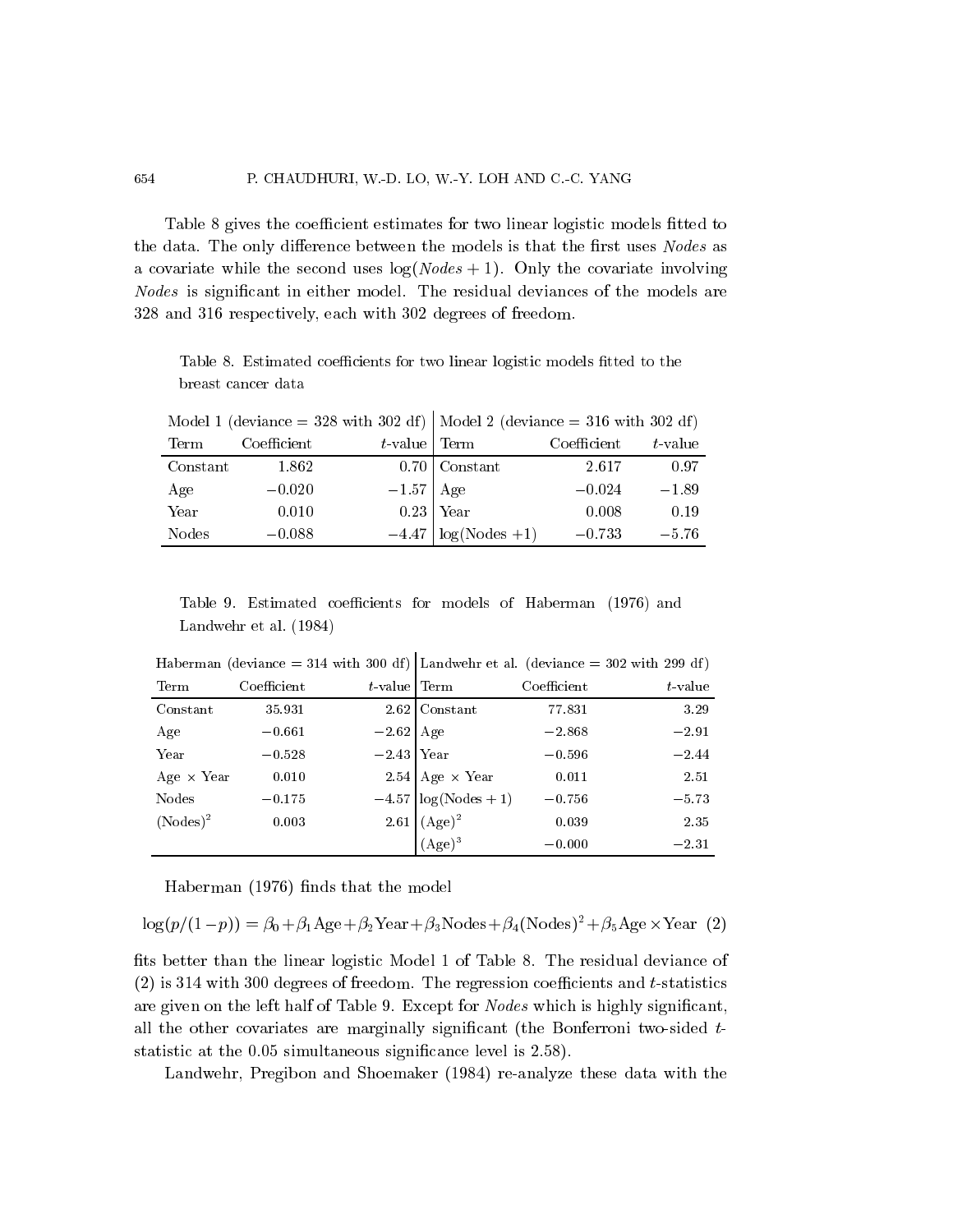help of graphical diagnostics. Their model replaces the linear and squared terms in Nodes in Haberman's model with the terms  $log(1 + Nodes)$ ,  $(Age)^2$ , and  $(Age)^3$ . This model has a residual deviance of 302 with 299 degrees of freedom. The estimated coefficients are given on the right half of Table 9. Again the term involving Nodes is highly signicant and the other terms are marginally signicant.



Figure 5. Logistic regression tree for breast cancer data using 10-fold cross validation. A case goes to the left subnode if the condition at a split is true. The number beneath a terminal node is the learning sample size.

Using Age, Year, and Nodes as covariates and the smoothing parameter value  $h = 0.3$ , our method yields the logistic regression tree in Figure 5. It has only one split, on the covariate Nodes. The estimated logistic regression coef ficients are given in Table 10. None of the  $t$ -statistics is significant, although that for Nodes is marginally signicant in the left subnode. The reason is that much of the significance of *Nodes* is captured in the split. The estimated coefficient for *Nodes* changes, however, from the marginally significant value of  $-0.289$  to the non-significant value of  $-0.012$  as we move from the left subnode to the right subnode. This implies that the survival probability decreases as the value of Nodes increases from 0 to 4; for values of Nodes greater than 4, survival probability is essentially independent of the covariate.

Table 10. Estimated coefficients for logistic regression tree model in Figure 5

| Left subnode (Nodes $\leq 4$ )   Right subnode (Nodes > 4) |                        |                   |                                                    |       |
|------------------------------------------------------------|------------------------|-------------------|----------------------------------------------------|-------|
| Term                                                       |                        |                   | Coefficient $t$ -value Term Coefficient $t$ -value |       |
| Constant                                                   |                        |                   | 2.4509 0.734   Constant 0.5117 0.106               |       |
| Age                                                        | $-0.0199$ $-1.267$ Age |                   | $-0.0378$ $-1.528$                                 |       |
| Year                                                       |                        | 0.0063 0.120 Year | 0.0243                                             | 0.326 |
| <b>Nodes</b>                                               | $-0.2890 -2.255$ Nodes |                   | $-0.0124 - 0.472$                                  |       |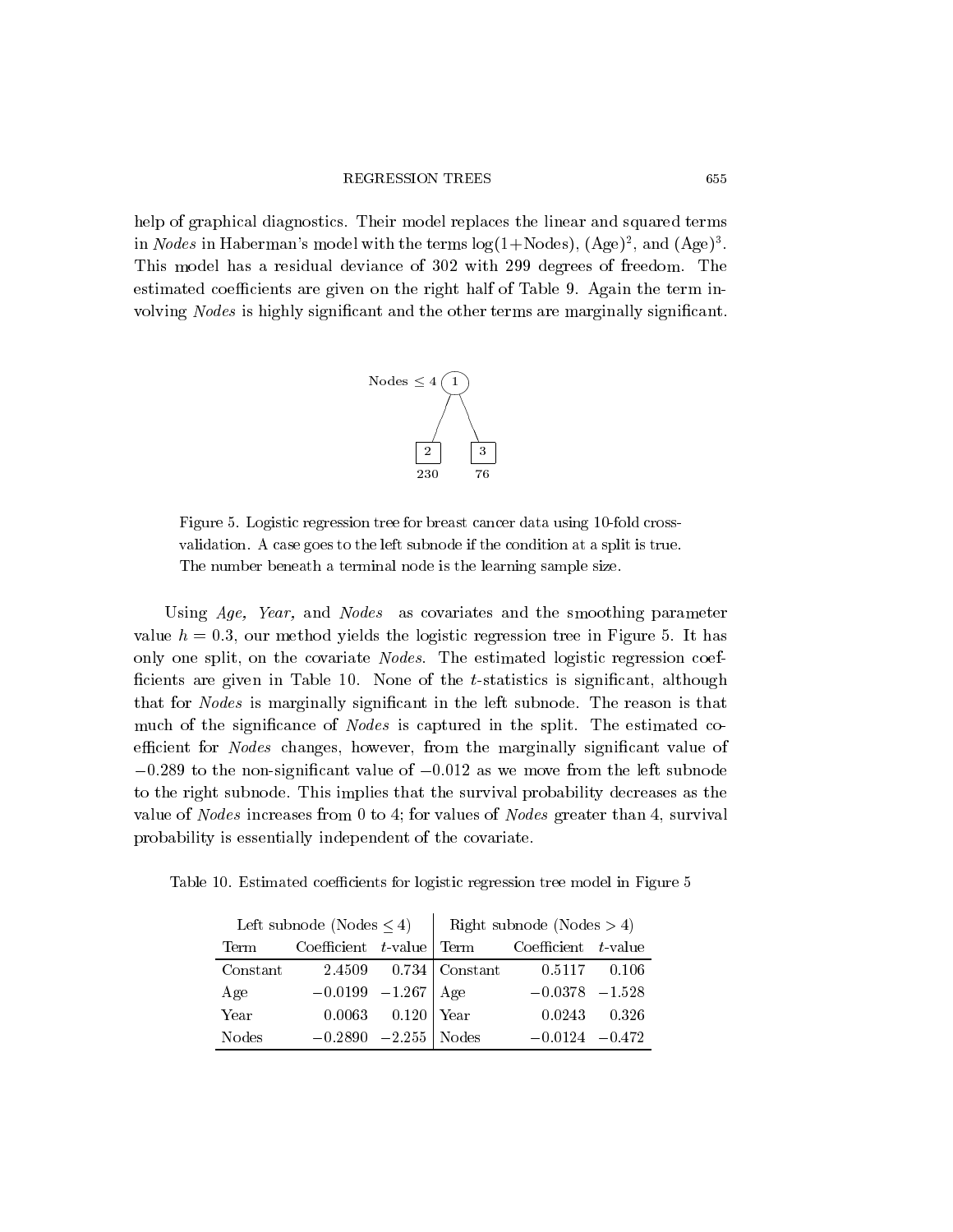

Figure 6. Plots of predicted logit values for breast cancer data according to various models.

Figure 6 shows plots of the predicted logit values from the three models. The Haberman and tree models appear to be most similar. Note the outlying point marked by an `X' in each plot. It represents an 83 year-old patient who was operated in 1958, had 2 positive axillary nodes and died within 5 years. The cubic term (Age)<sup>-</sup> in the Landwehr et al. (1984) model causes it to predict a much lower logit value for this case than the other models.

Following Landwehr et al: (1984, p: 69), we plot the estimated survival probability as a function of Age for the situations when  $Year = 63$  and  $Nodes = 0$ or 20. The results are shown in Figure 7.The non-monotonic shapes of the curves for the Landwehr et al. model are due to the cubic term in Age. Figure 8 shows corresponding plots against *Nodes* for the cases  $Year = 63$  and  $Age = 40$ or 70. The presence of the quadratic term in Nodes is now obvious in the plot for the Haberman model. The plots for the tree-structured show that survival probability decreases monotonically with Age and Nodes, as might be expected.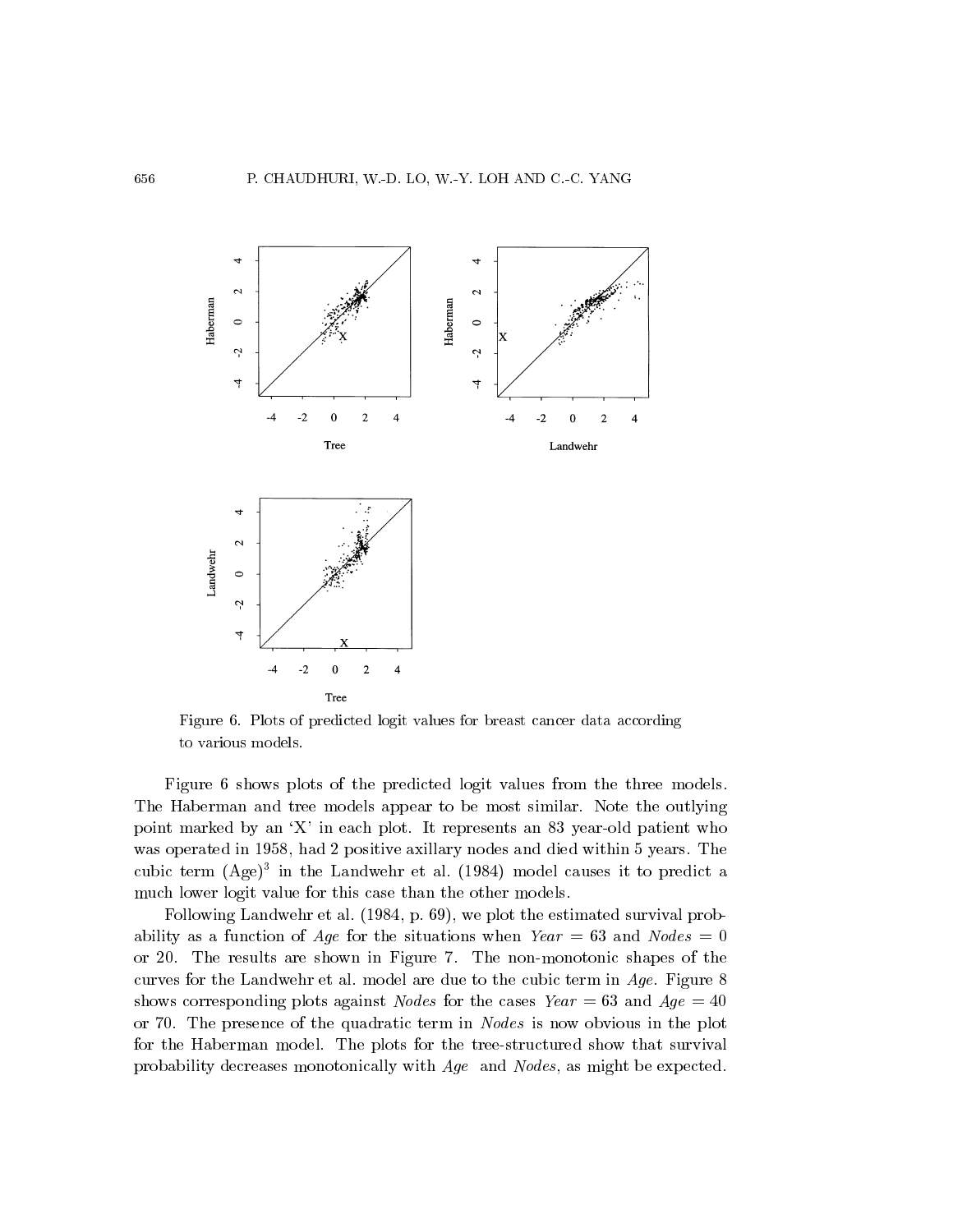

Figure 7. Plots of estimated survival probability as a function of  $Age$  when Year = 63. The solid line corresponds to the cases for which  $Nodes = 0$ and the dotted line to  $Nodes = 20$ .

When the covariate Nodes is replaced by its log-transformed version  $log(Nodes + 1)$ , the logistic tree method yields a trivial tree with no splits. This suggests that if the log-transformation isused, then the simple linear logistic Model 2 given in Table 8 is adequate. This conclusion is consistent with the earlier observation that the *t*-statistics corresponding to the nonlinear terms in the Landwehr et al. model are marginally signicant at best.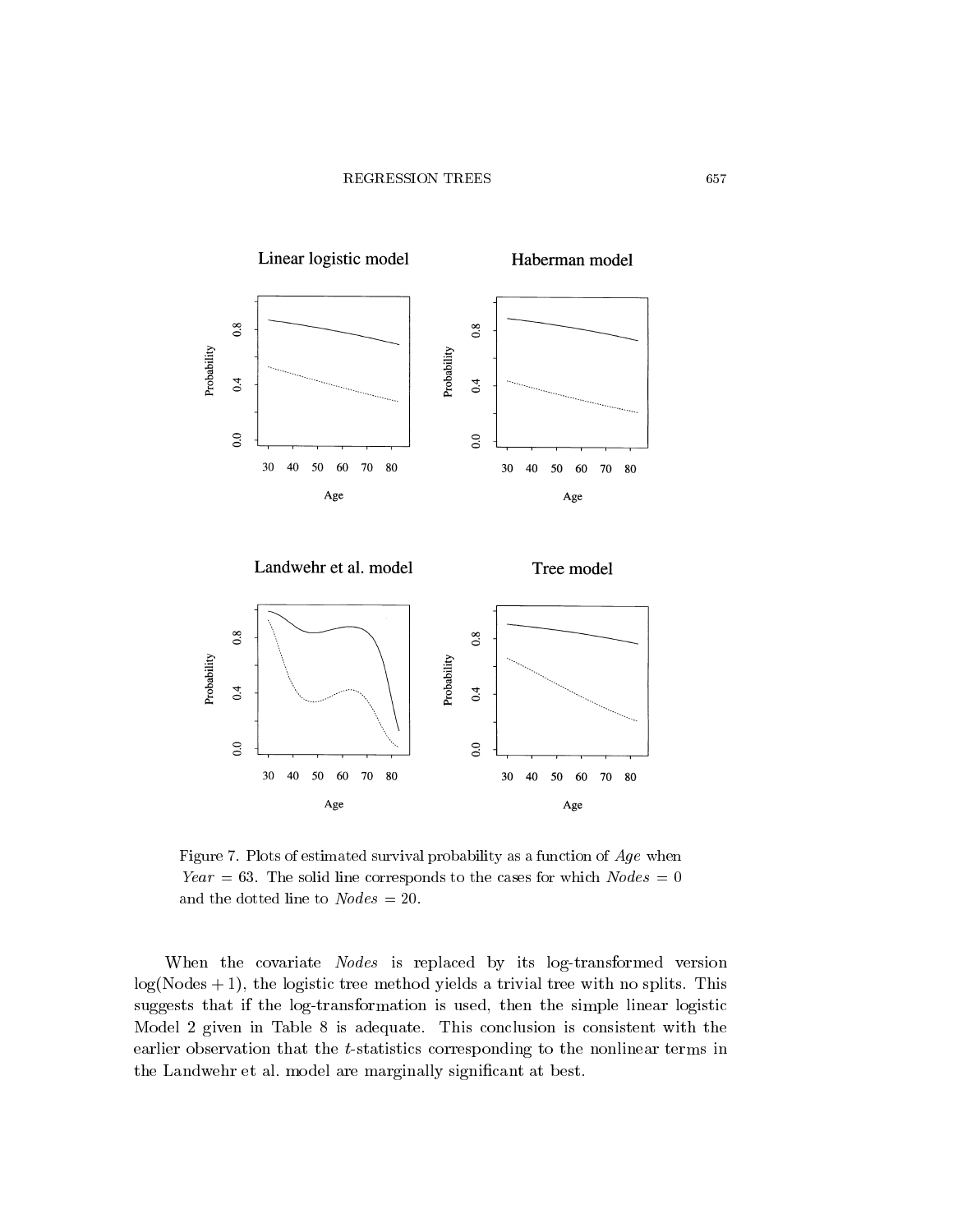

Figure 8. Plots of estimated survival probability as a function of Nodes when Year = 63. The solid line corresponds to the cases for which  $Age$  $= 40$  and the dotted line to  $Age = 70$ .

# 4. Consistency of Function Estimates

We now give conditions for the consistency of the function estimates in a very general setup. Assume that  $(Y_1, X_1), (Y_2, X_2), \ldots, (Y_n, X_n)$  are independent data points, where the response  $Y_i$  is real-valued and the regressor  $X_i$  is d-dimensional. As before, let  $f\{y_i|g(x_i)\}\)$  be the conditional pdf/pmf of  $Y_i$  given  $X_i = x_i$ . We wish to estimate the function q over a compact set  $C \subset R^d$ .

Let  $T_n$  be a random partition of C (i.e.,  $C = \bigcup_{t \in T_n} t$ ), which is generated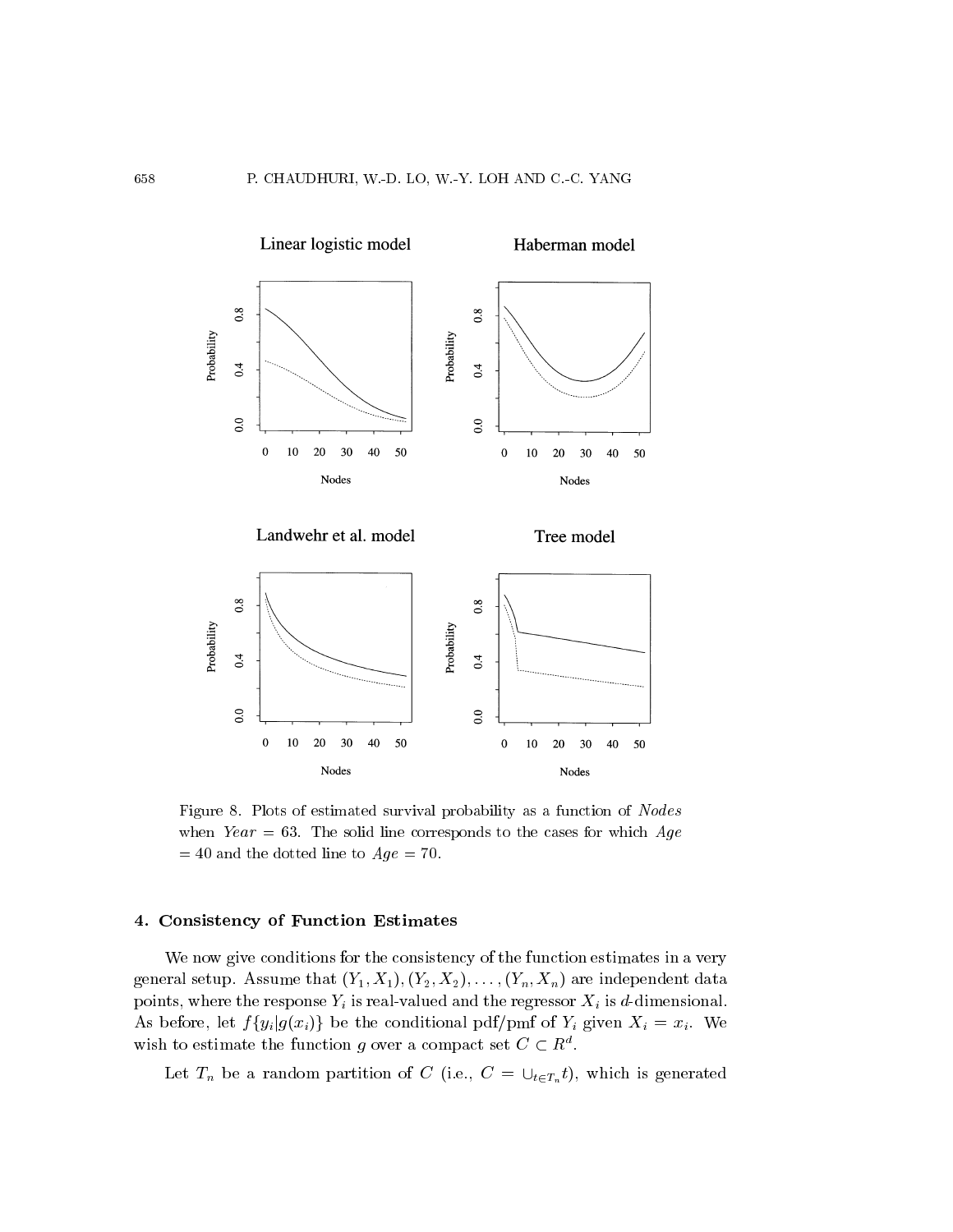by some adaptive recursive partitioning algorithm applied to the data, and it is assumed to consist of polyhedrons having at most M faces, where M is a fixed positive integer. Denote the diameter of a set  $t \in T_n$  by  $\delta(t)$  (i.e.,  $\delta(t)$ )  $\sup_{x,y\in t}|x-y|$ , which is assumed to be positive for each set  $t\in T_n$ . For  $t\in T_n$ , let  $X_t$  denote the average of the  $X_i$ 's that belong to t. Also, assuming that the function g is m-th order differentiable  $(m \geq 0)$ , write its Taylor expansion around  $\Delta t$  as

$$
g(x) = \sum_{u \in U} (u!)^{-1} D^u g(\bar{X}_t) (x - \bar{X}_t)^u + r_t(x, \bar{X}_t).
$$

Here  $U = \{u | u = (v_1, v_2, \ldots, v_d), [u] \leq m\}$ , where  $[u] = v_1 + v_2 + \ldots + v_d$  and the  $v_i$ 's are nonnegative integers. For  $u \in U$ ,  $D^u$  is the mixed partial differential operator with index  $u, u' = \prod_{i=1}^a v_i'$ , and for  $x = (z_1, z_2, \ldots, z_d)$ ,  $x^u = \prod_{i=1}^a z_i^{v_i}$ (with the convention that  $0! = 1$  and  $0^0 = 1$ ). Let  $s(U)$  be the cardinality of the set U. For  $X_i \in t$ , let  $\Gamma_i$  be the s(U)-dimensional column vector with components given by  $(u!)^{-1} {\delta(t)}^{-|u|} (X_i - X_t)^u$ , where  $u \in U$ . Finally, denote by  $D_t$  the  $s(U)\times s(U)$  matrix defined as  $\sum_{X_i\in t}\Gamma_i\Gamma_i^T$ , where T indicates transpose. We impose the following conditions which are similar to conditions (a) through (c) in Chaudhuri et al: (1994). A detailed discussion of these conditions is given in Chaudhuri et al: (1993).

**Condition 1.**  $\max_{t \in T_n} \sup_{x \in t} {\{\delta(t)\}}^{-m} |r_t(x, X_t)| \longrightarrow 0$  as  $n \to \infty$ .

**Condition 2.** Let  $N_t$  be the number of  $X_i$ 's that lie in t, and  $N_n =$  $\min_{t \in T_n} {\{\delta(t)\}^{2m} N_t}$ . Then  $N_n/\log n \longrightarrow \infty$  as  $n \to \infty$ 

 $\min_{t \in T_n} \{\delta(t)\}^{2m} N_t$ . Then  $N_n / \log n \longrightarrow \infty$  as  $n \to \infty$ .<br> **Condition 3.** Let  $\lambda_t$  be the smallest eigenvalue of  $N_t^{-1} D_t$  and let  $\lambda_n =$  $\min_{t \in T_n} \lambda_t$ . Then  $\lambda_n$  remains bounded away from zero in probability as  $n \to \infty$ .

For  $\Theta = (\theta_u)_{u \in U}$ , define the polynomial  $T(x, \Theta, \Lambda_t)$  in x as

$$
P(x,\Theta,\bar{X}_t) = \sum_{u \in U} \theta_u(u!)^{-1} \{ \delta(t) \}^{-[u]} (x-\bar{X}_t)^u .
$$

Following the estimation procedure described in the previous sections, let  $O_t$  be the estimate obtained by applying the maximum likelihood technique to the data points  $(Y_i, X_i)$  for which  $X_i \in t$ . In other words,

$$
\hat{\Theta}_t = \arg \max_{\Theta} \prod_{X_i \in t} f\{Y_i | P(X_i, \Theta, \bar{X}_t)\}.
$$

Condition 3 guarantees that for large sample size, each of the matrices  $D_t$ 's will be nonsingular and nicely behaved with high probability (cf. Condition (c) in Chaudhuri et al: (1994)). It ensures regularity in the behavior of the Fisher information matrix associated with the finite-dimensional model fitted to the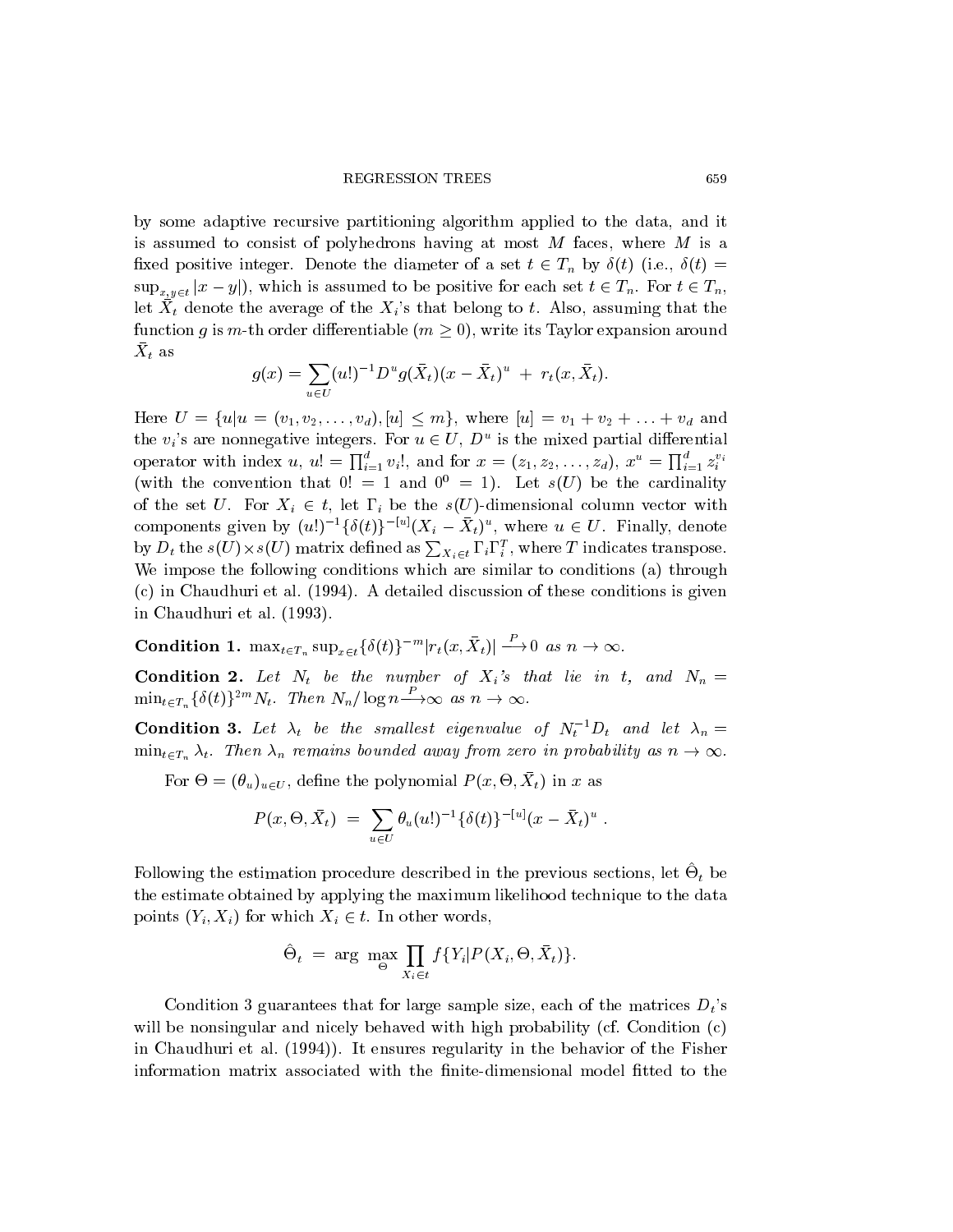conditional distribution within each set in  $T_n$ . Note that we fit a polynomial of a fixed degree with a finite number of coefficients to the data points in any set in  $T_n$ .

Finally, we need a Cramer-type regularity condition on the conditional distribution of the response given the regressor. This condition is crucial in establishing desirable asymptotic behavior of our estimates, which are constructed using maximum likelihood.

**Condition 4.** Consider the pdf/pmf  $f(y|s)$  as a function of two variables so that s is a real-valued parameter varying in a bounded open interval J. Here J is such that as x varies over some open set containing  $C, g(x)$  takes its values in J. The support of  $f(y|s)$  for any given  $s \in J$  is the same, independent of s. The function  $\log\{f(y|s)\}\$  is three times continuously differentiable w.r.t. s for any given value of y. Let  $A(y|s)$ ,  $B(y|s)$  and  $H(y|s)$  be the first, second and third derivatives respectively of  $\log\{f(y|s)\}\; w.r.t. \; s.$  Let Y have pdf/pmf  $f(y|s)$ . The random variable  $A(Y|s)$  has zero mean, and the mean of  $B(Y|s)$  is negative and stays away from zero as s varies in J. There exists a nonnegative function  $K(y)$  which dominates each of  $A(y|s)$ ,  $B(y|s)$  and  $H(y|s)$  for all values of  $s \in J$  $(i.e., |A(y|s)| \leq K(y), |B(y|s)| \leq K(y)$  and  $|H(y|s)| \leq K(y)$ . The moment generating function of  $K(Y)$ ,  $M(w, s) = E[\exp\{wK(Y)\}]$ , remains bounded as w varies over an open interval around the origin and s varies over J.

Note that Condition 4 is trivially satisfied when the response  $Y$  is binary or, more generally, when its conditional distribution given the regressor is binomial, and s is the logit of the probability parameter such that the probability remains bounded away from 0 and 1. This condition holds whenever the conditional distribution of the response belongs to a standard exponential family (e.g., binomial, Poisson, exponential, gamma, normal, etc.), and s is the natural parameter taking values in a bounded interval. If  $f(y|s)$  is a location model with s behaving like a location parameter varying over a bounded parameter space, Condition 4 remains true for several important cases such as the Cauchy or exponential power distribution (see e.g., Box and Tiao (1973)). This condition can be viewed as an extension of Condition (d) in Chaudhuri et al: (1994).

Theorem 1. Suppose that Conditions 1 through 4 hold. There is a choice of  $\mu$  maximum inclinood estimate  $O_t$  (possibly a local maximizer  $o_f$  the likelihood) for every  $t \in T_n$  such that given any  $u \in U$ ,

$$
\max_{t \in T_n} \sup_{x \in t} |D^u P(x, \hat{\Theta}_t, \bar{X}_t) - D^u g(x)| \longrightarrow^{\mathcal{P}} 0 \text{ as } n \to \infty.
$$

This theorem guarantees that there is a choice of the maximum likelihood estimate  $\Theta_t$  for each  $t \in T_n$  so that the resulting piecewise polynomial estimates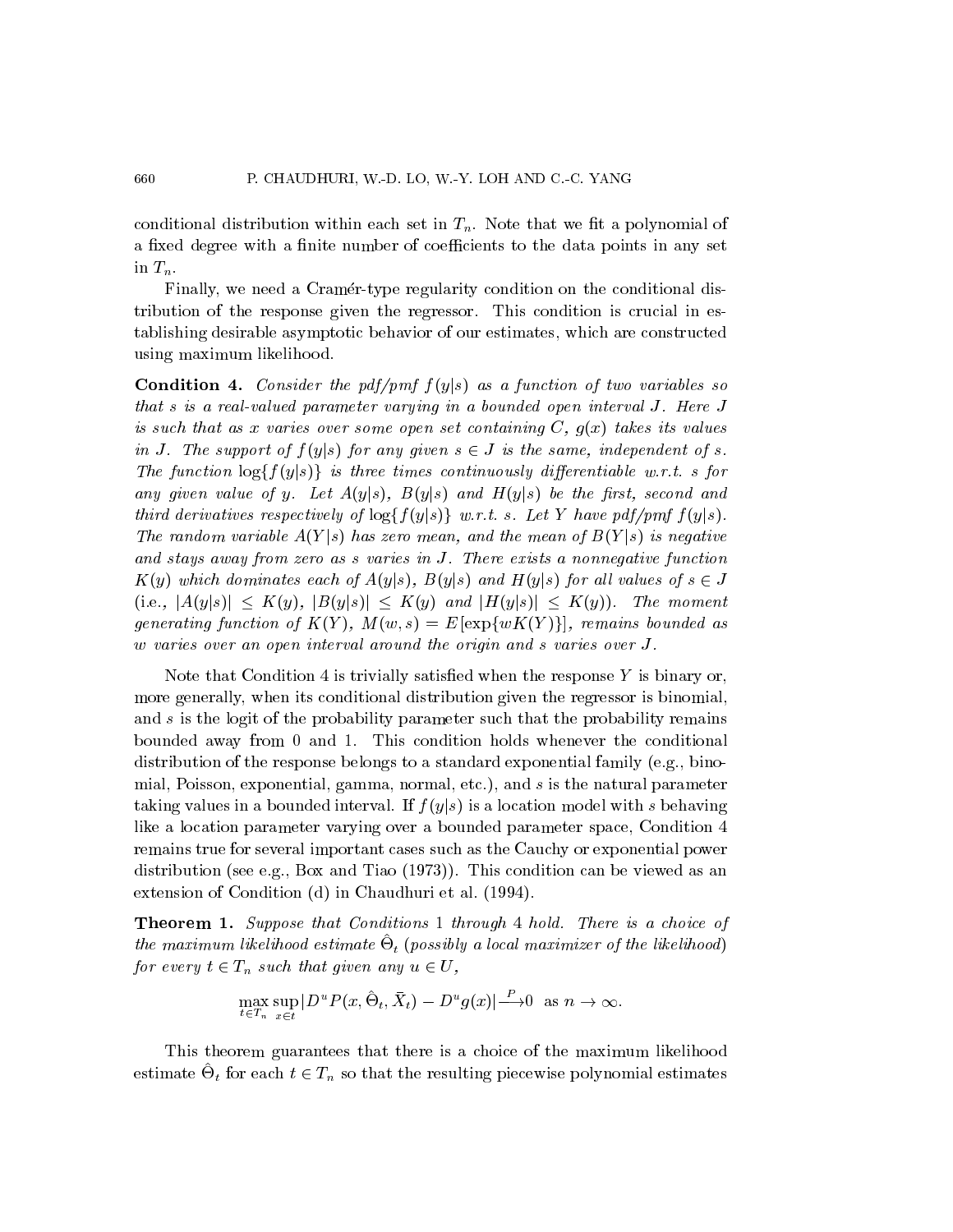#### REGRESSION TREES 661

of the function  $g$  and its derivatives are consistent. It may happen that the  $\epsilon$ stimate  $\sigma_t$  is only a local maximizer of the fixelihood instead of being a global maximizer. For instance, the likelihood based on the data points in a set in  $T_n$  may have multiple maxima. However, when the conditional distribution of the response given the regressor belongs to a standard exponential family, strict concavity of the loglikelihood guarantees uniqueness of the maximum likelihood estimate in large samples. In the special case where a constant (i.e., a polynomial of degree zero) is fitted to the data points in each set in  $T_n$  using the maximum likelihood approach, Theorem 1 generalizes the consistency result for piecewise constant tree-structured regression estimates discussed in Breiman et al: (1984).

The piecewise polynomial estimates of g and its derivatives are not continuous everywhere in the regressor space. Smooth estimates, which can be constructed by combining the polynomial pieces by smooth weighted averaging, will be consistent provided the weight functions are chosen properly. Theorem 2 in Chaudhuri, Huang, Loh and Yao (1994) describes a way of constructing families of smooth weight functions that give smooth and consistent estimates of g and its derivatives. Some examples for smoothing estimates from Poisson and logistic regression trees are given in Chaudhuri et al: (1993).

**Remark 3.** The results in this section are very general and hence are not specific to any particular partitioning algorithm. The main difficulty with applying them to a given algorithm lies in the complexity of algorithmic details such as the choice of splitting rule, pruning method, etc. This is a problem associated with any nontrivial adaptive recursive partitioning algorithm that has its own particular set of features and tuning parameters. (See page 327 of Breiman et al: (1984) for a discussion of similar issues in the context of tree-structured classication.)

#### Acknowledgements

The authors are grateful to Dr. Michael Schwarz of the German Cancer Research Center for his permission to use the NNM data set used in Section 2.1. Thanks are also due to Dr. Anup Dewanji of Indian Statistical Institute and Dr. Suresh Moolgavkar of Fred Hutchinson Cancer Research Center for their help in making this data set available to the authors.

Chaudhuri's research was partially supported by a grant from the Indian Statistical Institute. Loh's research was supported in part by U. S. Army Research Office grants DAAL03-91-G-0111 and DAAH04-94-G-0042 and National Science Foundation grant DMS-9304378.

## Appendix: Proofs

We give a brief sketch of the proof of Theorem 1. More details can be found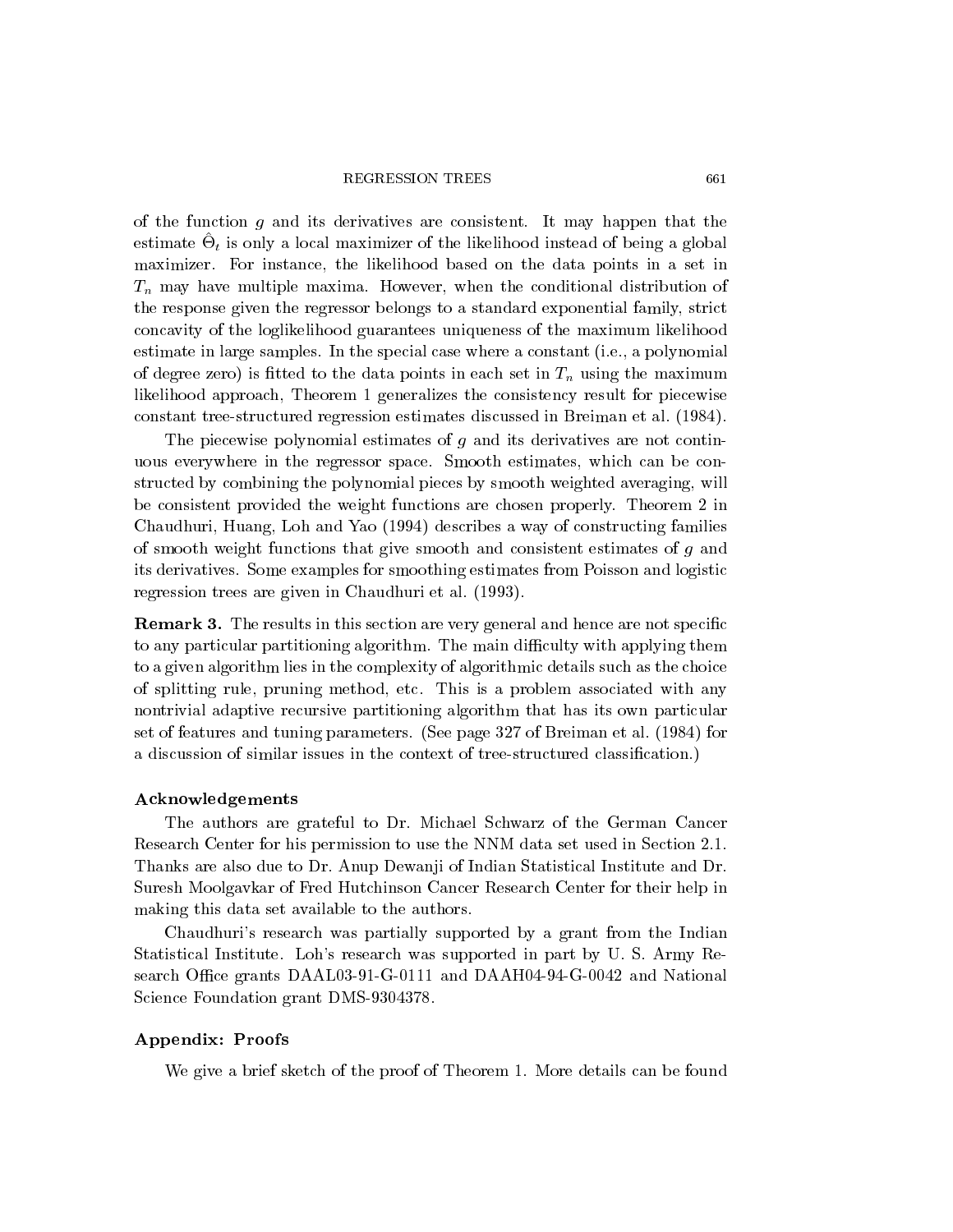in Chaudhuri, Lo, Loh and Yang (1993). We begin by giving some preliminary results. Unless stated otherwise, all vectors are assumed to be column vectors. Let  $\Theta_t^*$  denote the s(U)-dimensional vector with typical entry  $\{\delta(t)\}^{\{u\}}D^ug(X_t)$ where  $u \in U$ . Then  $P(x, \Theta_t^*, X_t)$  is the Taylor polynomial of  $g(x)$  expanded around  $\bar{X}_t$ .  $\mathbf{t}$  . The set of  $\mathbf{t}$ 

Lemma 1. Under Conditions 1, 2 and 4, we have

and the contract of the contract of the contract of the contract of the contract of the contract of the contract of the contract of the contract of the contract of the contract of the contract of the contract of the contra

$$
\max_{t \in T_n} N_t^{-1} \{ \delta(t) \}^{-m} \left| \sum_{X_i \in t} \left[ A \{ Y_i | P(X_i, \Theta_t^*, \bar{X}_t) \} \right] \Gamma_i \right| \stackrel{P}{\longrightarrow} 0 \text{ as } n \to \infty.
$$

Proof. First observe that a straightforward application of the mean value theorem of differential calculus yields

$$
N_t^{-1}\{\delta(t)\}^{-m} \sum_{X_i \in t} [A\{Y_i | P(X_i, \Theta_t^*, \bar{X}_t)\}] \Gamma_i
$$
  
=  $N_t^{-1}\{\delta(t)\}^{-m} \sum_{X_i \in t} [A\{Y_i | g(X_i)\}] \Gamma_i$   
 $- N_t^{-1}\{\delta(t)\}^{-m} \sum_{X_i \in t} \{r_t(X_i, \bar{X}_t) B(Y_i | Z_i)\} \Gamma_i,$  (3)

and the contract of the contract of the contract of the contract of the contract of the contract of the contract of the contract of the contract of the contract of the contract of the contract of the contract of the contra

where  $Z_i$  is a random variable that hes between  $P(\bar{A}_i, \bar{\mathbf{U}}_i, \bar{A}_t)$  and  $g(\bar{A}_i)$ . Decause of Condition 4, the conditional mean of  $A{Y|g(X)}$  given  $X = x$  is zero, and if we denote its conditional moment generating function by  $M_1(w|x)$ , there exist constants  $k_1 > 0$  and  $\rho_1 > 0$  such that  $M_1(w|x) \leq 2 \exp(k_1 w^2/2)$  for all  $x \in C$ and  $0 \leq w \leq \rho_1$  (see the arguments at the beginning of Lemma 12.27 in Breiman et al. (1984)). Recall that each set in  $T_n$  is a polyhedron in  $R^d$  having at most M faces. The fundamental combinatorial result of Vapnik and Chervonenkis (1971) (Dudley (1978, Section 7)) implies that there exists a collection  $\mathcal C$  of subsets of the set  $\{X_1, X_2, \ldots, X_n\}$  such that  $\#(\mathcal{C}) \leq (2n)^{M(d+2)}$ , and for any polyhedron t with at most M faces, there is a set  $t^* \in \mathcal{C}$  with the property that  $X_i \in t$  if and only if  $X_i \in t^*$ . By Condition 2 and the arguments used in handling the "variance term" in the proof of Theorem 1 in Chaudhuri et al.  $(1994)$ , it can be shown that

$$
\max_{t \in T_n} \{ \delta(t) \}^{-m} N_t^{-1} \left| \sum_{X_i \in t} \left[ A \{ Y_i | g(X_i) \} \right] \Gamma_i \right| \stackrel{P}{\longrightarrow} 0 \text{ as } n \to \infty.
$$

Further, using Conditions 1, 2 and 4,

$$
\max_{t \in T_n} N_t^{-1} \{ \delta(t) \}^{-m} \left| \sum_{X_i \in t} \{ r_t(X_i, \bar{X}_t) B(Y_i | Z_i) \} \Gamma_i \right|
$$
  

$$
\leq \left[ \max_{t \in T_n} \{ \delta(t) \}^{-m} \sup_{x \in t} |r_t(x, \bar{X}_t)| \right] \max_{t \in T_n} N_t^{-1} \sum_{X_i \in t} K(Y_i) |\Gamma_i|
$$
  

$$
\xrightarrow{P} 0 \text{ as } n \to \infty.
$$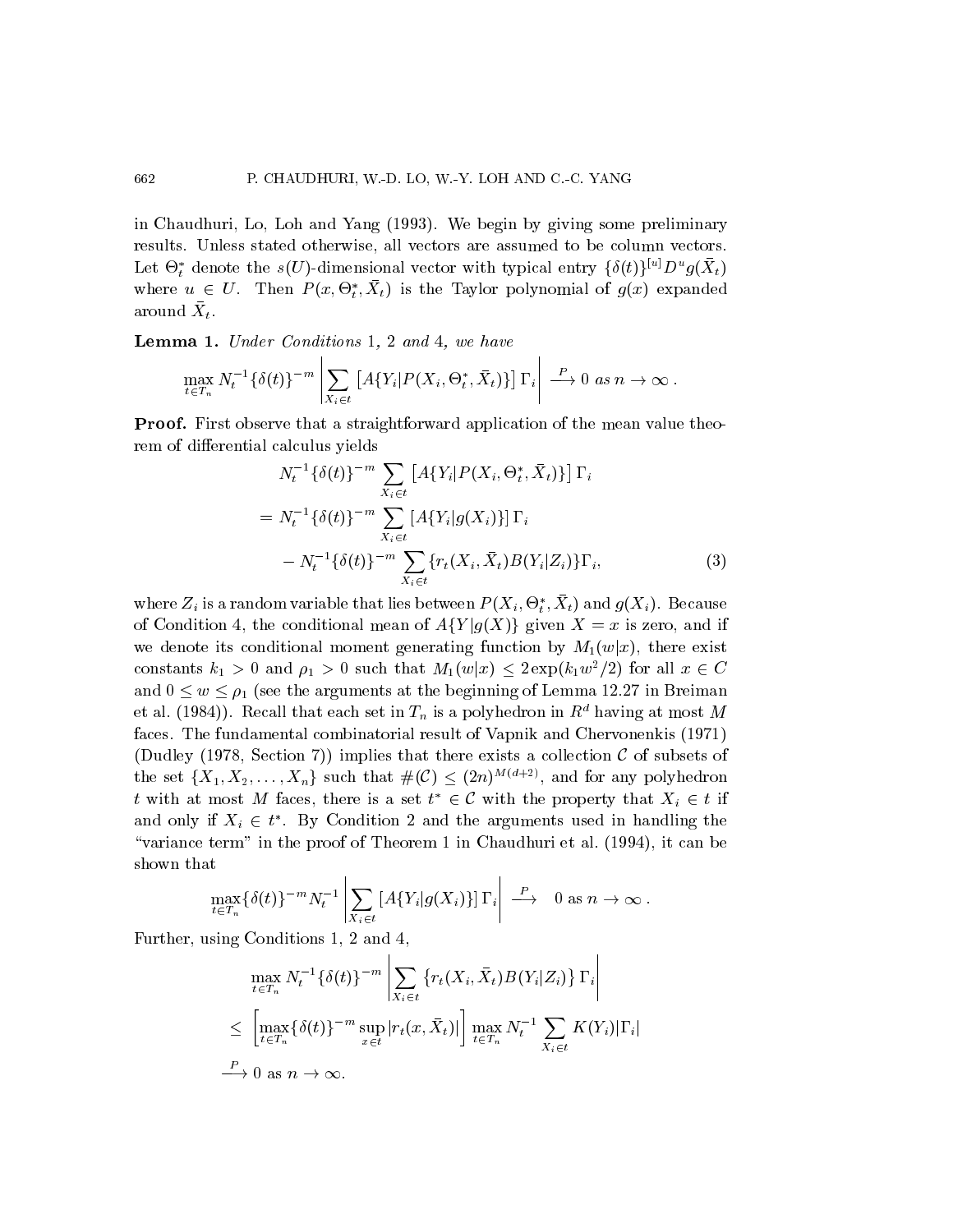This proves the lemma.

**Lemma 2.** Let  $\gamma(t)$  denote the smallest eigenvalue of the  $s(U) \times s(U)$  matrix

$$
-N_t^{-1}\sum_{X_i\in t}\left[B\{Y_i|P(X_i,\Theta_t^*,\bar{X}_t)\}\right]\Gamma_i\Gamma_i^T.
$$

Define  $\gamma_n = \min_{t \in T_n} \gamma(t)$ . Then, under Conditions 1 through 4,  $\gamma_n$  remains positive and bounded away from zero in probability as  $n \to \infty$ .

**Proof.** The mean value theorem of differential calculus yields

$$
N_t^{-1} \sum_{X_i \in t} [B\{Y_i | P(X_i, \Theta_t^*, \bar{X}_t)\}] \Gamma_i \Gamma_i^T
$$
  
=  $N_t^{-1} \sum_{X_i \in t} [B\{Y_i | g(X_i)\} - \psi(X_i)] \Gamma_i \Gamma_i^T + N_t^{-1} \sum_{X_i \in t} \psi(X_i) \Gamma_i \Gamma_i^T$   
-  $N_t^{-1} \sum_{X_i \in t} \{r_t(X_i, \bar{X}_t) H(Y_i | V_i)\} \Gamma_i \Gamma_i^T,$  (4)

where  $\psi(x)$  is the conditional mean of  $B\{Y|g(X)\}\$  given  $X = x$ , and  $V_i$  is a random variable that falls between  $g(\Lambda_i)$  and  $F(\Lambda_i, \Theta_t, \Lambda_t)$ . It follows from Conditions 3 and 4 that if  $\eta_n = \min_{t \in T_n} \eta(t)$ , where  $\eta(t)$  is the smallest eigenvalue of the matrix  $-N_t^{-1} \sum_{X_i \in t} \psi(X_i) \Gamma_i \Gamma_i^T$ , then  $\eta_n$  remains positive and bounded away from zero in probability as  $n \to \infty$ . On the other hand, the first term on the right of  $(4)$  can be handled in the same way as the first term on the right of (3) in the proof of Lemma 1 to yield

$$
\max_{t \in T_n} N_t^{-1} \left| \sum_{X_i \in t} \left[ B\{Y_i | g(X_i)\} \ - \ \psi(X_i) \right] \Gamma_i \Gamma_i^T \right| \stackrel{P}{\longrightarrow} 0 \text{ as } n \to \infty.
$$

Finally, using Conditions 1, 2 and 4, and arguments similar to those employed to treat the second term on the right of (3) in the proof of Lemma 1, we obtain the following result for the third term on the right of (4):

$$
\max_{t \in T_n} N_t^{-1} \left| \sum_{X_i \in t} \{r_t(X_i, \bar{X}_t) H(Y_i | Y_i)\} \Gamma_i \Gamma_i^T \right|
$$
  

$$
\leq \left\{ \max_{t \in T_n} \sup_{x \in t} |r_t(x, \bar{X}_t)| \right\} \max_{t \in T_n} N_t^{-1} \sum_{X_i \in t} K(Y_i) |\Gamma_i \Gamma_i^T|
$$
  

$$
\xrightarrow{P} 0 \text{ as } n \to \infty.
$$

This completes the proof of the lemma.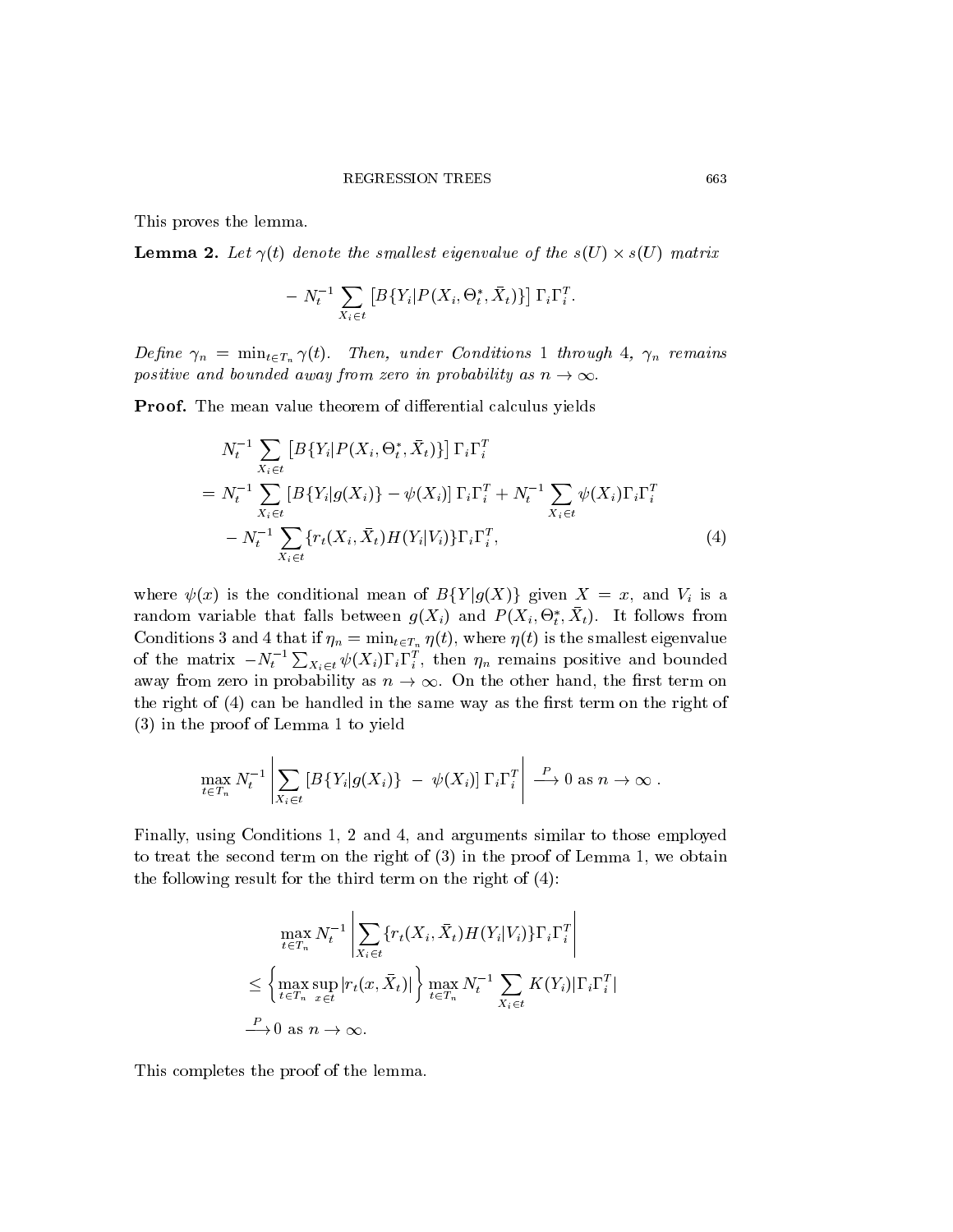**Proof of Theorem 1.** First note that the assertion in the Theorem will follow if we show that there exist choices for the maximum likelihood estimates  $\Theta_t$ 's such that

$$
\max_{t \in T_n} \{ \delta(t) \}^{-m} |\hat{\Theta}_t - \Theta_t^*| \stackrel{P}{\longrightarrow} 0 \text{ as } n \to \infty .
$$

For  $t \in T_n$ , let  $l_t(\Theta)$  denote the loglikelihood based on the observations  $(Y_i, X_i)$ such that  $X_i \in t$ . That is,  $l_t(\Theta) = \sum_{X_i \in t} \log [f\{Y_i | P(X_i, \Theta, X_t)\}]$ . Given . Given by a construction of  $\mathbf{0}$  ,  $\mathbf{0}$  ,  $\mathbf{0}$  ,  $\mathbf{0}$  ,  $\mathbf{0}$  ,  $\mathbf{0}$  ,  $\mathbf{0}$  ,  $\mathbf{0}$  ,  $\mathbf{0}$  ,  $\mathbf{0}$  ,  $\mathbf{0}$  ,  $\mathbf{0}$  ,  $\mathbf{0}$  ,  $\mathbf{0}$  ,  $\mathbf{0}$  ,  $\mathbf{0}$  ,  $\mathbf{0}$  ,  $\mathbf{$ define  $E_t(\rho)$  to be the event:

 $l_t(\Theta)$  is concave in a neighborhood of  $\Theta_t^*$  with radius  $\{\delta(t)\}^m\rho$  (i.e., for  $\Theta$  satisfying  $\{\delta(t)\}^{-m}|\Theta-\Theta_t^*| \leq \rho$ , and it has a (possibly local) the contract of the contract of the contract of the contract of the contract of the contract of the contract of maximum in the interior of this neighborhood.

The occurrence of this event implies that the maximum likelihood equation obtained by differentiating  $l_t(\Theta)$  w.r.t.  $\Theta$  will have a root  $\Theta_t$  such that  $\{\delta(t)\}^{-m}|\Theta_t \Theta_t^* \vert \lt \rho$ . A Taylor expansion of  $l_t(\Theta)$  around  $\Theta_t^*$  yields

$$
l_{t}(\Theta) = l_{t}(\Theta_{t}^{*}) + \sum_{X_{i} \in t} (\Theta - \Theta_{t}^{*})^{T} \Gamma_{i} A \{ Y_{i} | P(X_{i}, \Theta_{t}^{*}, \bar{X}_{t}) \} + (1/2) \sum_{X_{i} \in t} (\Theta - \Theta_{t}^{*})^{T} \Gamma_{i} \Gamma_{i}^{T} B \{ Y_{i} | P(X_{i}, \Theta_{t}^{*}, \bar{X}_{t}) \} (\Theta - \Theta_{t}^{*}) + (1/6) \sum_{X_{i} \in t} \{ (\Theta - \Theta_{t}^{*})^{T} \Gamma_{i} \}^{3} H(Y_{i} | W_{i}),
$$
(5)

where  $W_i$  is a random variable lying between  $P(X_i, \Theta_t, \Lambda_t)$  and  $P(X_i, \Theta, \Lambda_t)$ . For t the third term on the right of (5), note that the  $\Gamma_i$ 's are bounded vectors. Also, for  $\Theta$  in a sufficiently small neighborhood of  $\Theta_t^*$ , we have  $\sum_{X_i \in t} |H(Y_i|W_i)| \le$  $\sum_{X_i \in t} K(Y_i)$  in view of Condition 4. It follows from Lemmas 1 and 2 and the arguments used in their proofs that there exists  $\rho_3 > 0$  such that whenever  $\rho \leq \rho_3$ , we must have  $Pr(\bigcap_{t \in T_n} E_t(\rho)) \to 1$  as  $n \to \infty$ . This proves the theorem.

#### References

- Ahn, H. and Loh, W.-Y. (1994). Tree-structured proportional hazards regression modeling. Biometrics 50, 471-485.
- Box, G. E. P. and Tiao, G. C. (1973). Bayesian Inference in Statistical Analysis. Addison-Wesley, Reading.
- Breiman, L., Friedman, J. H., Olshen, R. A. and Stone, C. J. (1984). Classification and Regression Trees. Wadsworth, Belmont.
- Buja, A., Duffy, D., Hastie, T. and Tibshirani, R. (1991). Comment on "Multivariate adaptive regression splines". Ann. Statist. 19, 93-99.
- Chambers, J. M. and Hastie, T. J. (1992). An appetizer. In Statistical Models in S (Edited by J. M. Chambers and T. J. Hastie), 1-12, Wadsworth & Brooks/Cole, Pacific Grove.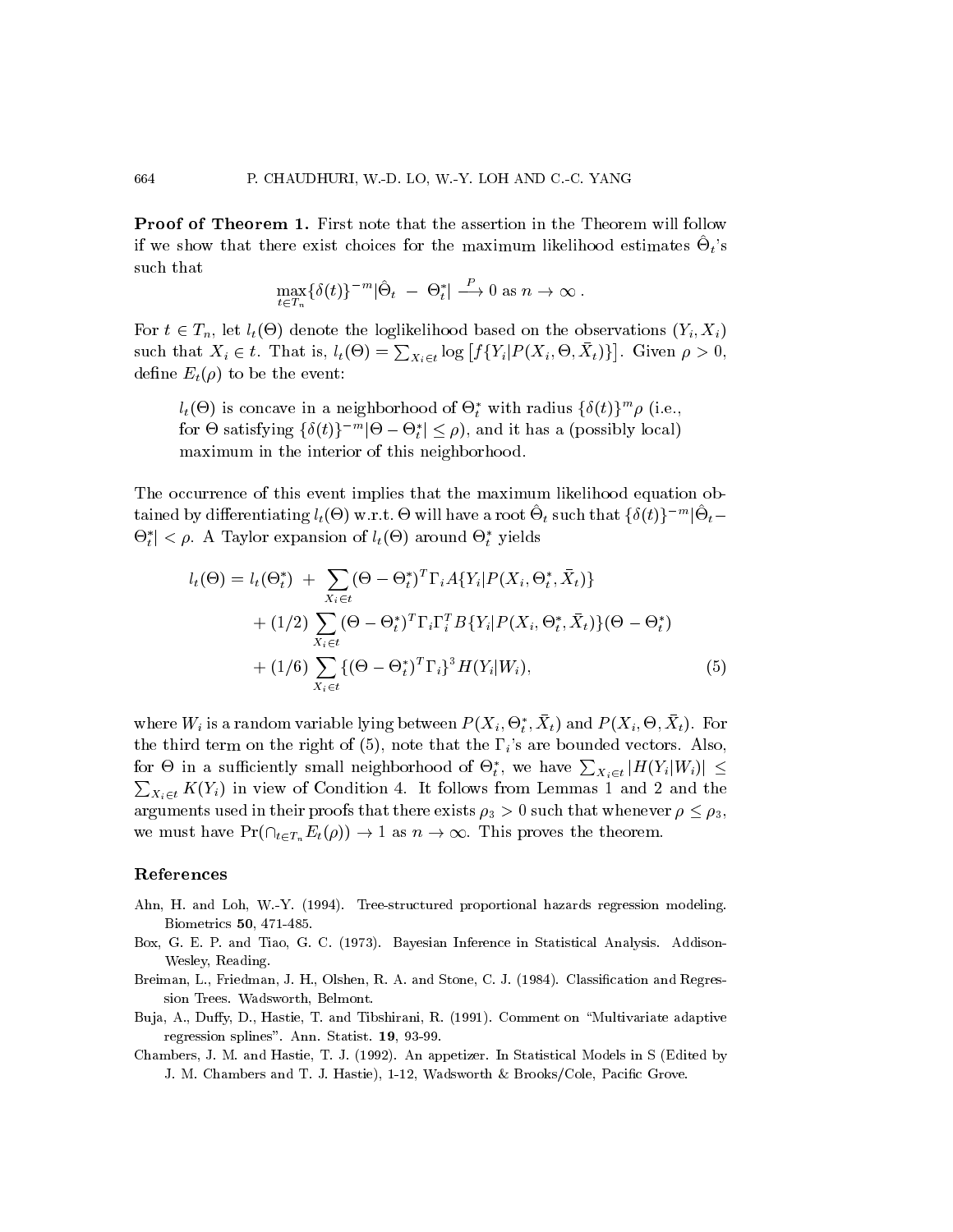- Chaudhuri, P. and Dewanji, A. (1994). On a likelihood based approach in nonparametric smoothing and cross-validation. Statist. Probab. Lett. 22, 7-15.
- Chaudhuri, P., Huang, M.-C., Loh, W.-Y. and Yao, R. (1994). Piecewise-polynomial regression trees. Statistica Sinica 4, 143-167.
- Chaudhuri, P., Lo, W.-D., Loh, W.-Y. and Yang, C.-C. (1993). Generalized regression trees: Function estimation via recursive partitioning and maximum likelihood. Technical Report 903, University of Wisconsin, Madison, Department of Statistics.
- Cleveland, W. S. (1979). Robust locally weighted regression and smoothing scatterplots. J. Amer. Statist. Assoc. 74, 829-836.
- Comizzoli, R. B., Landwehr, J. M. and Sinclair, J. D. (1990). Robust materials and processes: Key to reliability. AT&T Technical J. 69, 113-128.
- Cox, D. D. and O'Sullivan, F. (1990). Asymptotic analysis of penalized likelihood and related estimators. Ann. Statist. 18, 1676-1695.
- Dudley, R. M. (1978). Central limit theorems for empirical measures. Ann. Probab. 6, 899-929. Corr: 7, 909-911.
- Fowlkes, E. B. (1987). Some diagnostics for binary logistic regression via smoothing. Biometrika 74, 503-515.
- Friedman, J. H. (1991). Multivariate adaptive regression splines (with discussion). Ann. Statist. 19, 1-141.
- Gu, C. (1990). Adaptive spline smoothing in non-Gaussian regression models. J. Amer. Statist. Assoc. 85, 801-807.
- Haberman, S. J. (1976). Generalized residuals for log-linear models. Proc. 9th International Biometrics Conference, 104-122, Biometric Society, Boston.
- Hastie, T. J. and Pregibon, D. (1992). Generalized linear models. In Statistical Models in S (Edited by J. M. Chambers and T. J. Hastie), 195-247, Wadsworth & Brooks/Cole, Pacic Grove.
- Hastie, T. J. and Tibshirani, R. J. (1986). Generalized additive models (with discussion). Statist. Sci. 1, 297-318.
- Hastie, T. J. and Tibshirani, R. J. (1990). Generalized Additive Models. Chapman and Hall, London.
- Landwehr, J. M., Pregibon, D. and Shoemaker, A. C. (1984). Graphical methods for assessing logistic regression models. J. Amer. Statist. Assoc. 79, 61-83.
- Levene, H. (1960). Robust tests for equality of variances. In Contributions to Probability and Statistics (Edited by I. Olkin, S. G. Ghurye, W. Hoeding, W. G. Madow and H. B. Mann), 278-292, Stanford University Press, Stanford.
- Lo, W.-D. (1993). Logistic regression trees. Ph.D: thesis, University of Wisconsin, Madison.
- Loh, W.-Y. and Vanichsetakul, N. (1988). Tree-structured classification via generalized discriminant analysis (with discussion). J. Amer. Statist. Assoc. 83, 715-728.
- McCullagh, P. and Nelder, J. A. (1989). Generalized Linear Models, 2nd edition. Chapman and Hall, London.
- Moolgavkar, S. H., Luebeck, E. G., de Gunst, M., Port, R. E. and Schwarz, M. (1990). Quantitative analysis of enzyme-altered foci in rat hepatocarcinogenesis experiments  $-$  I. Single agent regimen. Carcinogenesis 11, 1271-1278.
- Nelder, J. A. and Wedderburn, R. W. M. (1972). Generalized linear models. J. Roy. Statist. Soc. Ser.A 135, 370-384.